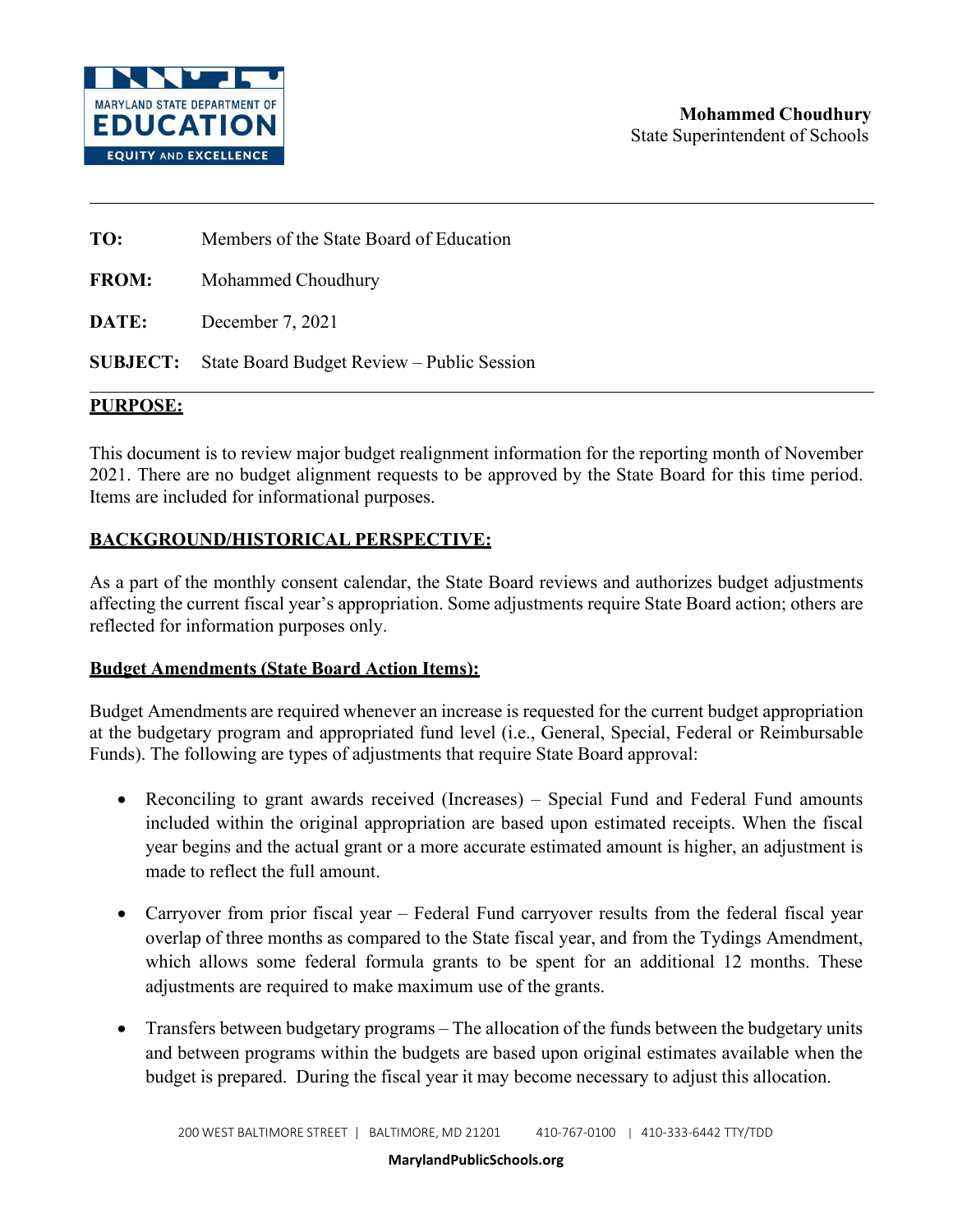Members of the State Board of Education December 7, 2021 Page 2

- Reconciling to the approved Indirect Cost rates on occasion, the actual indirect cost rates received may be materially different from the rates used in preparation of the budget. In those cases, it may be necessary to reallocate the assessment against non-State funds.
- Reorganizations Organizational changes that cross budgetary programs are reflected by a budget amendment.

# **Other Budget Adjustments (State Board Information Items):**

The following types of adjustments are shown for information purposes only:

- Recognition and Subsequent Release of Withheld Allotments Withheld Allotments are funds appropriated in an agency's budget that have been held back pending the resolution of one or more contingencies identified in the annual Budget Bill. The funds are not made available to the agency until the identified condition(s) have been met.
- Deficiency Appropriations Once Deficiency Requests are approved by the General Assembly as part of the Budget Bill, the approval is shown for information purposes.
- Reconciling to grant awards received (Decreases) The opposite of the adjustment typedescribed above under Budget Amendments. These are decreases to the appropriation level in the agency budget to recognize lower than budgeted grant awards or Special Fund attainment.

The budget document has several sections:

- The cover memo indicates whether there are items requiring approval or information items.
- The Synopsis of Current Pending Items (if any) On an item-by-item basis this explains and justifies any items presented for State Board approval. These items are identified as numbers (i.e., Item 1, Item 2, etc.).
- The Summary of Current Pending Items (if any) This summary schedule reflects the amount by budgetary program of each of the approval items.
- The Synopsis of Information Items (if any) On an item-by-item basis this explains and justifies any items presented for State Board information. These items are identified as letters (i.e., Item A, Item B, etc.).
- The Summary of Information Items (if any) This summary schedule reflects the amount by budgetary program of each of the information items.
- The Budget Adjustment Detail This schedule presents information regarding the overall budget status and the effects of the adjustments being presented in the current month. The schedule presents the budget by Budgetary Unit (i.e., Headquarters, Aid to Education, Funding for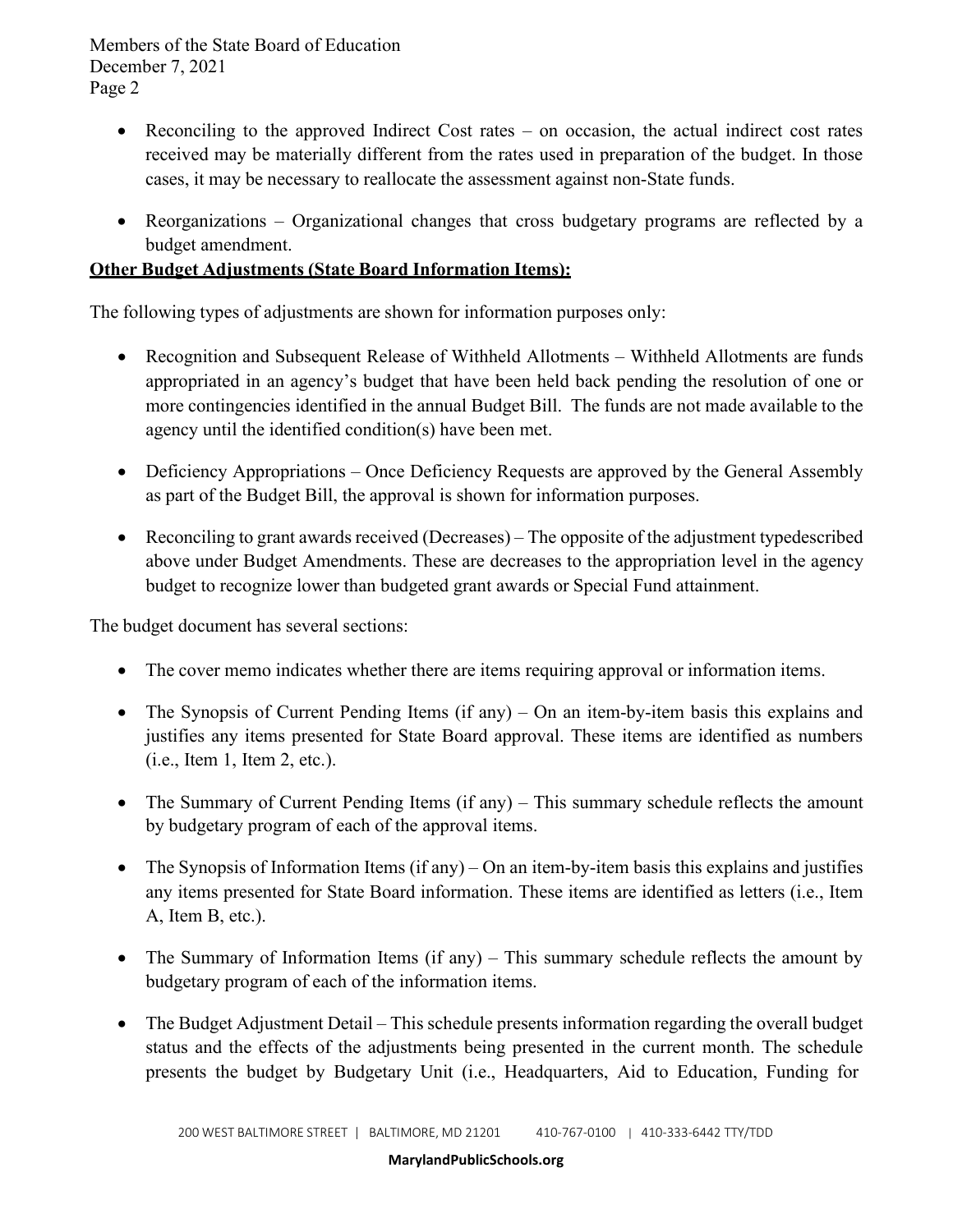Members of the State Board of Education December 7, 2021 Page 3

> Educational Organizations, Children's Cabinet Interagency Fund and the Maryland Longitudinal Data System Center, Maryland Center for School Safety, Interagency Commission on School Construction, and the Office of Inspector General of Education), by budgetary program and by appropriated fund. The columns reflect the following information:

- o The first column reflects the program and fund titles.
- o The second column, "Original Appropriation," reflects the original appropriation level for the fiscal year.
- o The next two columns, "Approved Adjustments," reflect adjustments that have already been made to the budget. The "DBM" column reflects adjustments made to the official appropriation level. The "MSDE" column includes those adjustments as well as decreases that would not be reflected in the official appropriation.
- o The following two columns entitled "Approved Appropriation" reflect the sum of the original appropriation and the approved adjustments for DBM and MSDE, respectively.
- o The next two columns reflect pending budget amendments:
	- **•** "Prior" shows pending amendments that have been before the State Board in an earlier month but have not yet been approved; and
	- "Current" shows the items being presented to the State Board for the review/approval period.
- o The final column shows the Information Item adjustments.

# **ACTION:**

No action is required. There are no budget alignment requests to be approved by the State Board for this time period. The following pages are included for information on the current budget status.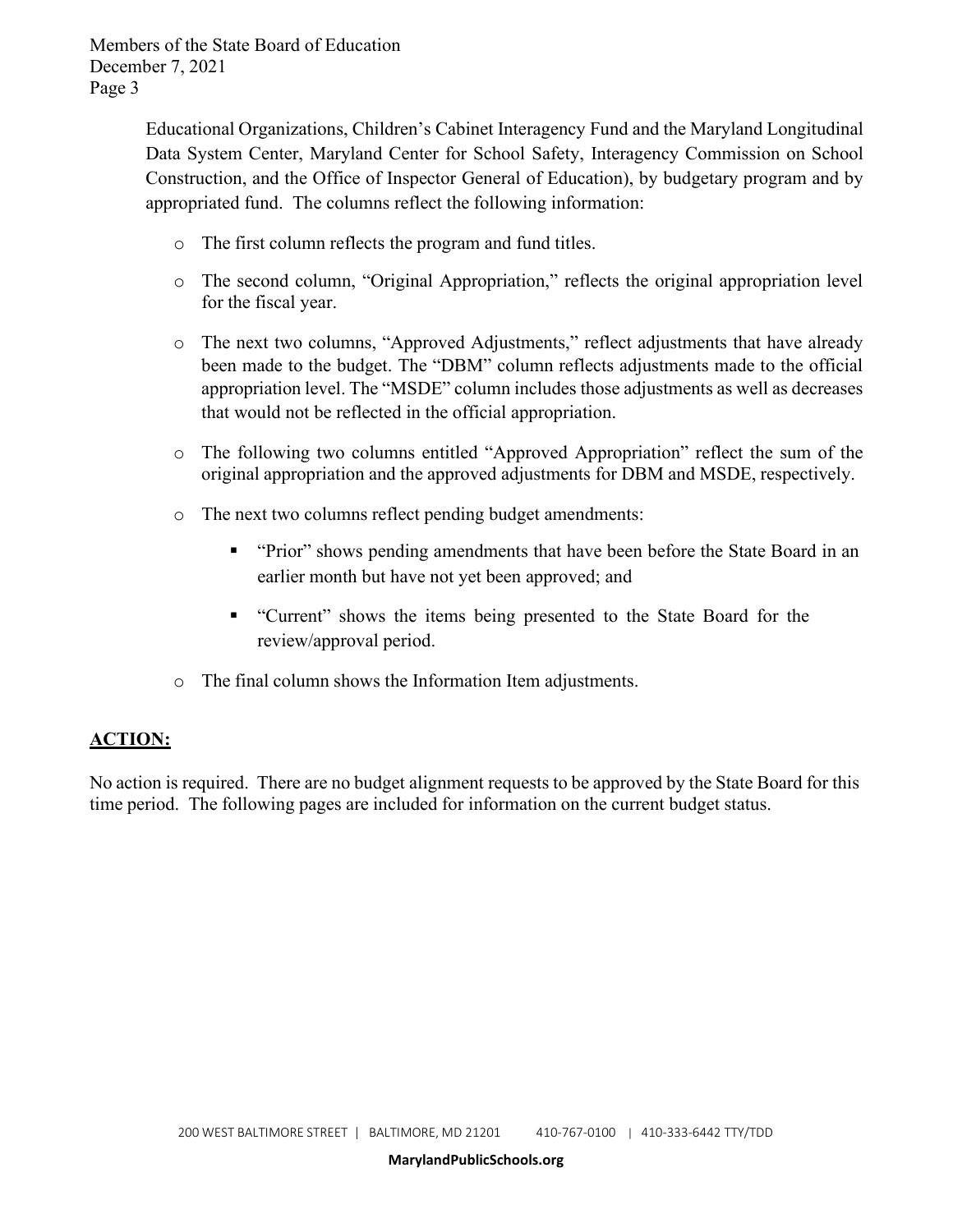# *SYNOPSIS of CURRENT INFORMATION ITEMS For the Reporting Month of November 2021*

# *ITEM A*

There are no General Fund adjustments to report at this time.

# *ITEM B*

There are no Special Fund adjustments to report at this time.

# *ITEM C*

There are no Federal Fund adjustments to report at this time.

# *ITEM D*

There are no Reimbursable Fund adjustments to report at this time.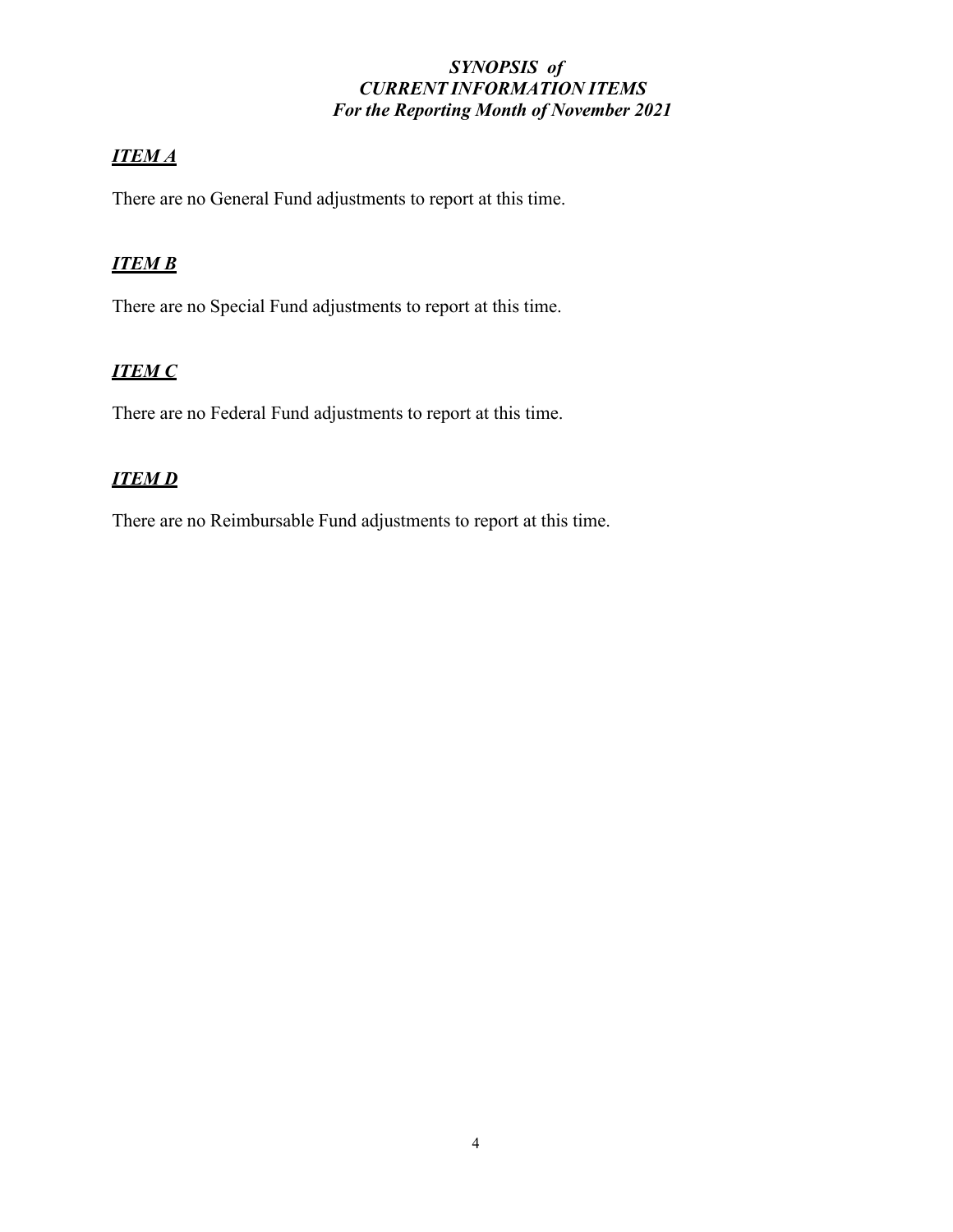# *FISCAL YEAR 2022*  Document No: 2022 - 4 *Major Budget Realignment Request*

Date Prepared: 11/19/21 *Headquarters* Board Approval Date:

| <b>Program/Revenue Source</b>                | Original      |             | <b>Approved Adjustments</b> |             | <b>Approved Appropriation</b> |          | <b>Budget Amendments Pending</b> | Current<br>Information |
|----------------------------------------------|---------------|-------------|-----------------------------|-------------|-------------------------------|----------|----------------------------------|------------------------|
|                                              | Appropriation | <b>MSDE</b> | <b>DBM</b>                  | <b>MSDE</b> | <b>DBM</b>                    | Prior    | Current                          | <b>Items</b>           |
| <b>Office of the State</b>                   |               |             |                             |             |                               |          |                                  |                        |
| Superintendent (01)                          |               |             |                             |             |                               |          |                                  |                        |
|                                              | 10,529,842    | (5,649)     | (5,649)                     | 10,524,193  | 10,524,193                    |          | $\epsilon$                       |                        |
|                                              | 2,145,332     | 3,676       | 3,676                       | 2,149,008   | 2,149,008                     |          |                                  |                        |
|                                              | 2,649,880     | 9,947       | 9,947                       | 2,659,827   | 2,659,827                     |          |                                  |                        |
| Reimbursable                                 | 6,965         | 1,334       | 1,334                       | 8,299       | 8,299                         |          |                                  |                        |
|                                              |               | 9,308       | 9,308                       |             | 15,341,327                    | $\Omega$ |                                  |                        |
|                                              | 15,332,019    |             |                             | 15,341,327  |                               |          |                                  |                        |
| Div of Business Services (02)                |               |             |                             |             |                               |          |                                  |                        |
|                                              | 487,923       | 6,097       | 6,097                       | 494,020     | 494,020                       |          | $\theta$                         |                        |
|                                              | 37,875        | $\Omega$    |                             | 37,875      | 37,875                        |          |                                  |                        |
|                                              | 6,051,853     | 203,244     | 203,244                     | 6,255,097   | 6,255,097                     |          |                                  |                        |
| Reimbursable                                 |               | $\Omega$    | $\Omega$                    | $\Omega$    |                               |          |                                  |                        |
|                                              | 6,577,651     | 209,341     | 209,341                     | 6,786,992   | 6,786,992                     | $\Omega$ | 0                                |                        |
| Div of Accountability, and Assessment (04)   |               |             |                             |             |                               |          |                                  |                        |
|                                              | 37,161,431    | 19,474      | 19,474                      | 37,180,905  | 37,180,905                    |          | $\sqrt{ }$                       |                        |
|                                              | 520,743       | 8,316       | 8,316                       | 529,059     | 529,059                       |          |                                  |                        |
|                                              | 15,740,707    | 34,037      | 34,037                      | 15,774,744  | 15,774,744                    |          |                                  |                        |
| Reimbursable                                 | 228,125       | $\Omega$    | $\Omega$                    | 228,125     | 228,125                       |          |                                  |                        |
|                                              | 53,651,006    | 61,827      | 61,827                      | 53,712,833  | 53,712,833                    | $\Omega$ | $\sqrt{ }$                       |                        |
| <b>Office of Information Technology (05)</b> |               |             |                             |             |                               |          |                                  |                        |
|                                              | 7,763,513     | 7,889       | 7,889                       | 7,771,402   | 7,771,402                     |          | $\sqrt{ }$                       |                        |
|                                              | 155,981       | $\Omega$    | $\theta$                    | 155,981     | 155,981                       |          |                                  |                        |
|                                              | 3,871,688     | 17,039      | 17,039                      | 3,888,727   | 3,888,727                     |          |                                  |                        |
| Reimbursable                                 | 14,214        | $\Omega$    | $\Omega$                    | 14,214      | 14,214                        |          |                                  |                        |
|                                              | 11,805,396    | 24,928      | 24,928                      | 11,830,324  | 11,830,324                    |          |                                  |                        |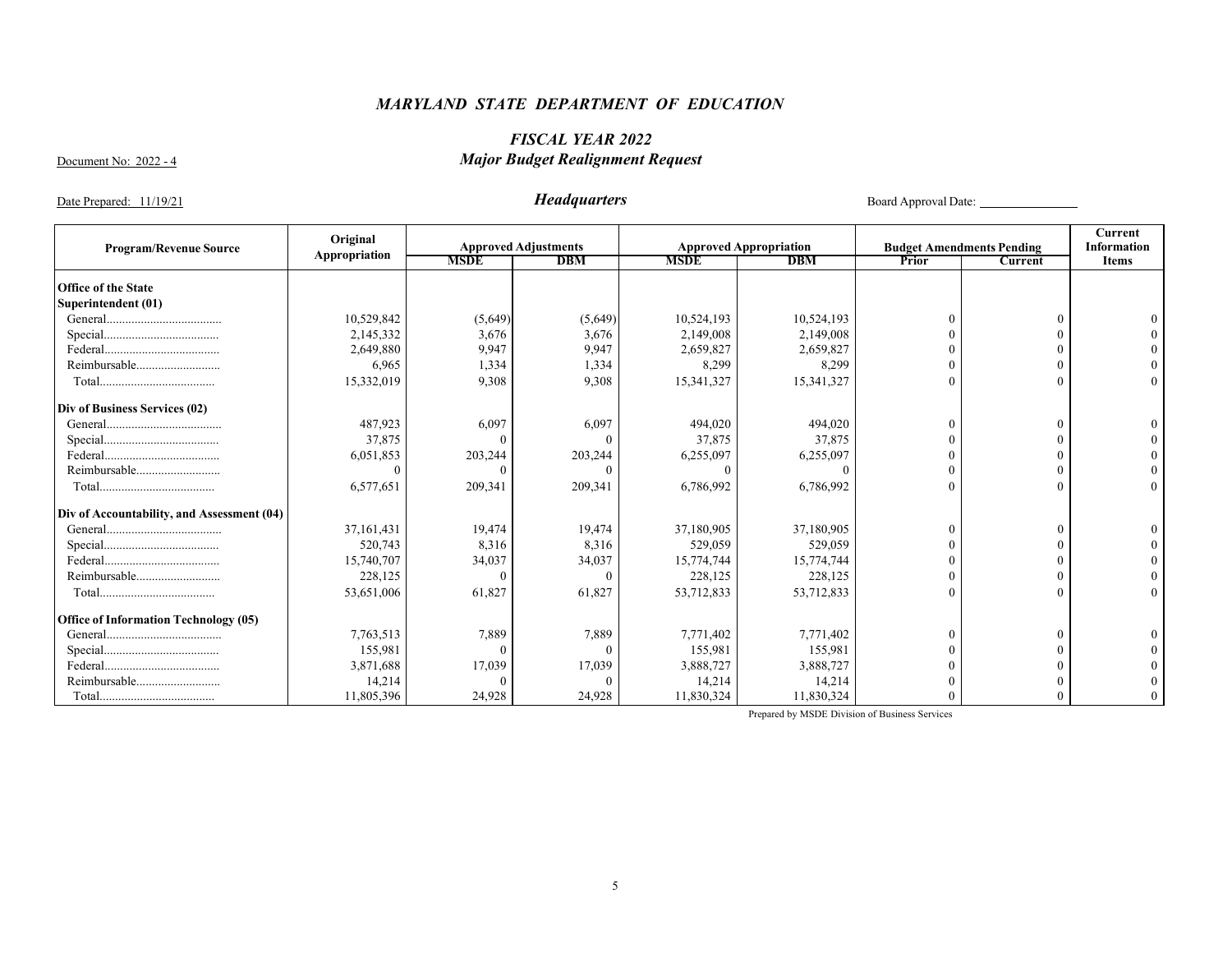# *FISCAL YEAR 2022*  Document No: 2022 - 4 *Major Budget Realignment Request*

Date Prepared: 11/19/21 *Headquarters* Board Approval Date:

|                                                                         | Original      |             |                             |             |                               |            |                                  | Current            |
|-------------------------------------------------------------------------|---------------|-------------|-----------------------------|-------------|-------------------------------|------------|----------------------------------|--------------------|
| <b>Program/Revenue Source</b>                                           | Appropriation |             | <b>Approved Adjustments</b> |             | <b>Approved Appropriation</b> |            | <b>Budget Amendments Pending</b> | <b>Information</b> |
|                                                                         |               | <b>MSDE</b> | <b>DBM</b>                  | <b>MSDE</b> | <b>DBM</b>                    | Prior      | <b>Current</b>                   | <b>Items</b>       |
| <b>Major Information Technology</b><br><b>Development Projects (06)</b> |               |             |                             |             |                               |            |                                  |                    |
|                                                                         |               |             |                             |             |                               |            | $\Omega$                         |                    |
|                                                                         |               |             |                             |             |                               |            |                                  |                    |
|                                                                         |               |             |                             |             |                               |            |                                  |                    |
|                                                                         | 9,000,000     |             |                             | 9,000,000   | 9,000,000                     |            | $\Omega$                         |                    |
| Reimbursable                                                            |               |             |                             |             |                               |            |                                  |                    |
|                                                                         | 9,000,000     |             |                             | 9,000,000   | 9,000,000                     |            | $\Omega$                         |                    |
| <b>Office of School &amp; Community</b>                                 |               |             |                             |             |                               |            |                                  |                    |
| <b>Nutrition Programs (07)</b>                                          |               |             |                             |             |                               |            |                                  |                    |
|                                                                         | 261,318       | $\sqrt{ }$  |                             | 261,318     | 261,318                       |            | $\Omega$                         |                    |
|                                                                         | $\Omega$      |             |                             | $\Omega$    |                               |            | $\Omega$                         |                    |
|                                                                         | 9,869,099     | 37,431      | 37,431                      | 9,906,530   | 9,906,530                     |            | $\Omega$                         |                    |
|                                                                         |               | $\sqrt{ }$  |                             |             |                               |            |                                  |                    |
|                                                                         | 10,130,417    | 37,431      | 37,431                      | 10,167,848  | 10,167,848                    |            |                                  |                    |
| Div of Early Childhood Development (10)                                 |               |             |                             |             |                               |            |                                  |                    |
|                                                                         | 12,963,995    | 96,699      | 96,699                      | 13,060,694  | 13,060,694                    |            | $\theta$                         |                    |
|                                                                         | $\Omega$      | $\Omega$    |                             |             |                               |            | $\Omega$                         |                    |
|                                                                         | 50,207,769    | 31,051,825  | 31,051,825                  | 81,259,594  | 81,259,594                    |            | $\theta$                         |                    |
| Reimbursable                                                            | $\theta$      | $\Omega$    |                             |             |                               |            | $\theta$                         |                    |
|                                                                         | 63,171,764    | 31,148,524  | 31,148,524                  | 94,320,288  | 94,320,288                    |            | $\Omega$                         | $\Omega$           |
| Div of Curriculum, Assessment and                                       |               |             |                             |             |                               |            |                                  |                    |
| <b>Accountability (11)</b>                                              |               |             |                             |             |                               |            |                                  |                    |
|                                                                         | 1,817,336     | 26,530      | 26,530                      | 1,843,866   | 1,843,866                     |            | $\theta$                         |                    |
|                                                                         | 1,507,079     | 14,478      | 14,478                      | 1,521,557   | 1,521,557                     |            | $\Omega$                         |                    |
|                                                                         | 5,906,620     | 59,358      | 59,358                      | 5,965,978   | 5,965,978                     | 4,532,144  | $\Omega$                         |                    |
| Reimbursable                                                            | 113,701       | $\theta$    | $\theta$                    | 113,701     | 113,701                       | $\Omega$   | $\theta$                         |                    |
|                                                                         | 9,344,736     | 100,366     | 100,366                     | 9,445,102   | 9,445,102                     | 4,532,144  | $\Omega$                         |                    |
| Div of Student, Family, and School                                      |               |             |                             |             |                               |            |                                  |                    |
| Support (12)                                                            |               |             |                             |             |                               |            |                                  |                    |
|                                                                         | 2,208,959     | 35,198      | 35,198                      | 2,244,157   | 2,244,157                     |            | $\theta$                         |                    |
|                                                                         | 126,170       | $\Omega$    | $\Omega$                    | 126,170     | 126,170                       |            |                                  |                    |
|                                                                         | 7,933,190     | 16,306      | 16,306                      | 7,949,496   | 7,949,496                     | 30,413,830 | $\Omega$                         |                    |
| Reimbursable                                                            | $\Omega$      | $\Omega$    | $\Omega$                    |             |                               |            | $\Omega$                         |                    |
|                                                                         | 10,268,319    | 51,504      | 51,504                      | 10,319,823  | 10,319,823                    | 30,413,830 | $\Omega$                         |                    |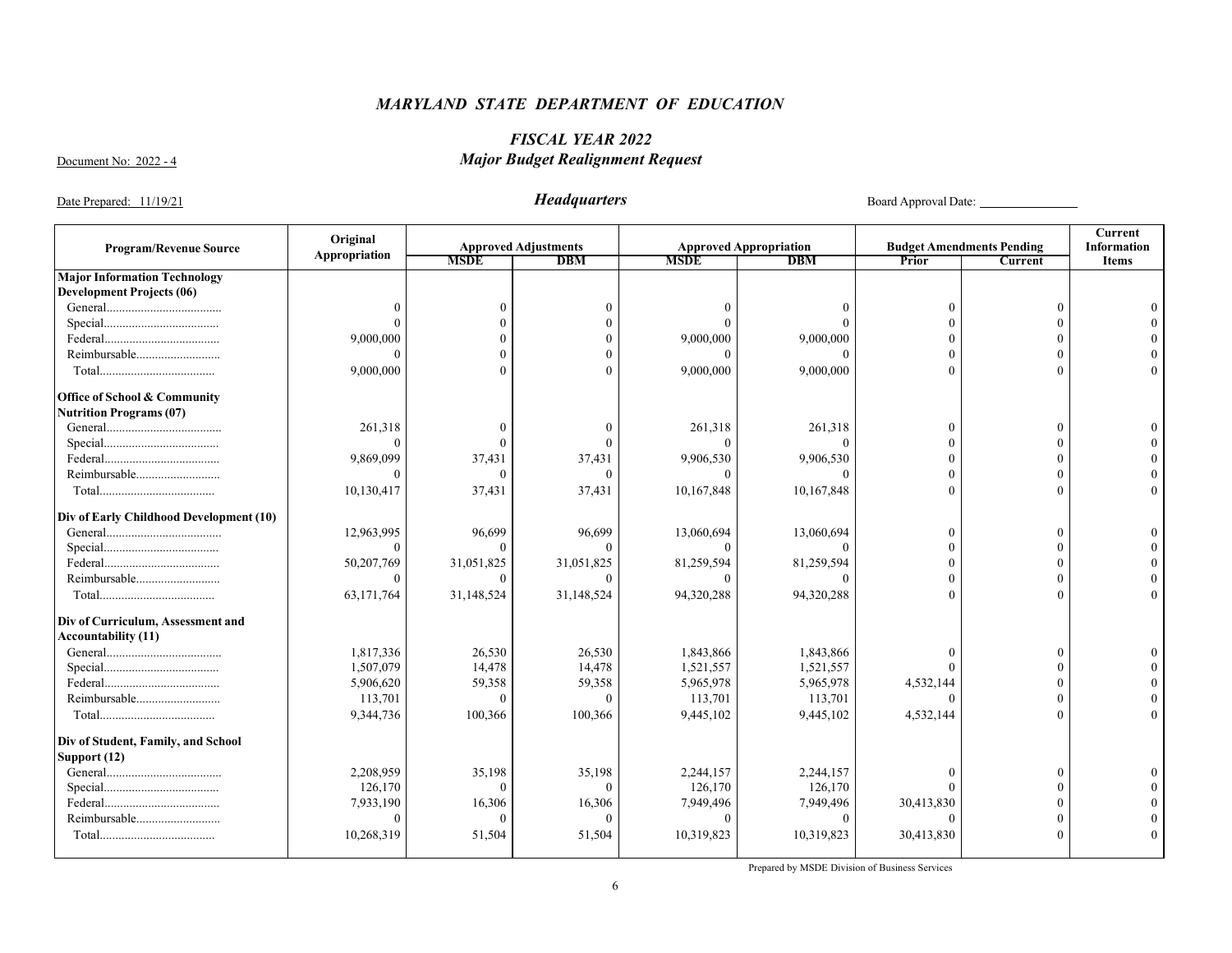# *FISCAL YEAR 2022*  Document No: 2022 - 4 *Major Budget Realignment Request*

# Date Prepared: 11/19/21 *Headquarters* Board Approval Date:

|                                             | Original      |             |                             |             |                               |            |                                  | Current            |
|---------------------------------------------|---------------|-------------|-----------------------------|-------------|-------------------------------|------------|----------------------------------|--------------------|
| <b>Program/Revenue Source</b>               | Appropriation |             | <b>Approved Adjustments</b> |             | <b>Approved Appropriation</b> |            | <b>Budget Amendments Pending</b> | <b>Information</b> |
|                                             |               | <b>MSDE</b> | <b>DBM</b>                  | <b>MSDE</b> | <b>DBM</b>                    | Prior      | <b>Current</b>                   | <b>Items</b>       |
| Div of Special Education/                   |               |             |                             |             |                               |            |                                  |                    |
| <b>Early Intervention Svcs (13)</b>         |               |             |                             |             |                               |            |                                  |                    |
|                                             | 580,653       | 5,962       | 5,962                       | 586,615     | 586,615                       |            |                                  |                    |
|                                             | 1,560,233     | 15,423      | 15,423                      | 1,575,656   | 1,575,656                     |            |                                  |                    |
|                                             | 10,258,833    | 97,681      | 97,681                      | 10,356,514  | 10,356,514                    |            |                                  |                    |
|                                             | 160,000       |             |                             | 160,000     | 160,000                       |            | $\Omega$                         |                    |
|                                             | 12,559,719    | 119,066     | 119,066                     | 12,678,785  | 12,678,785                    |            |                                  |                    |
| Div of Career and College Readiness (14)    |               |             |                             |             |                               |            |                                  |                    |
|                                             | 2,403,898     | 39,340      | 39,340                      | 2,443,238   | 2,443,238                     |            | $\Omega$                         |                    |
|                                             |               |             |                             |             |                               |            |                                  |                    |
|                                             | 2,584,701     | 21,618      | 21,618                      | 2,606,319   | 2,606,319                     | 16,500,000 | $\Omega$                         |                    |
| Reimbursable                                |               |             |                             |             |                               |            | $\Omega$                         |                    |
|                                             | 4,988,599     | 60,958      | 60,958                      | 5,049,557   | 5,049,557                     | 16,500,000 | $\Omega$                         | $\Omega$           |
| Juvenile Svcs Ed Program (15)               |               |             |                             |             |                               |            |                                  |                    |
|                                             | 16,300,667    | 577,729     | 577,729                     | 16,878,396  | 16,878,396                    |            | $\Omega$                         |                    |
|                                             |               |             |                             |             |                               |            |                                  |                    |
|                                             | 3,469,036     | 23,701      | 23,701                      | 3,492,737   | 3,492,737                     | 1,000,000  | $\Omega$                         |                    |
| Reimbursable                                | 2,902,625     | 81,620      | 81,620                      | 2,984,245   | 2,984,245                     |            | $\Omega$                         |                    |
|                                             | 22,672,328    | 683,050     | 683,050                     | 23,355,378  | 23,355,378                    | 1,000,000  |                                  | $\Omega$           |
| Div of Certification and Accreditation (18) |               |             |                             |             |                               |            |                                  |                    |
|                                             | 2,552,354     | 38,332      | 38,332                      | 2,590,686   | 2,590,686                     |            | $\Omega$                         |                    |
|                                             | 392,961       | 2,906       | 2,906                       | 395,867     | 395,867                       |            |                                  |                    |
|                                             | 138,363       | 2,236       | 2,236                       | 140,599     | 140,599                       |            |                                  |                    |
|                                             |               |             |                             |             |                               |            | $\Omega$                         |                    |
|                                             | 3,083,678     | 43,474      | 43,474                      | 3,127,152   | 3,127,152                     |            | $\Omega$                         |                    |
|                                             |               |             |                             |             |                               |            |                                  |                    |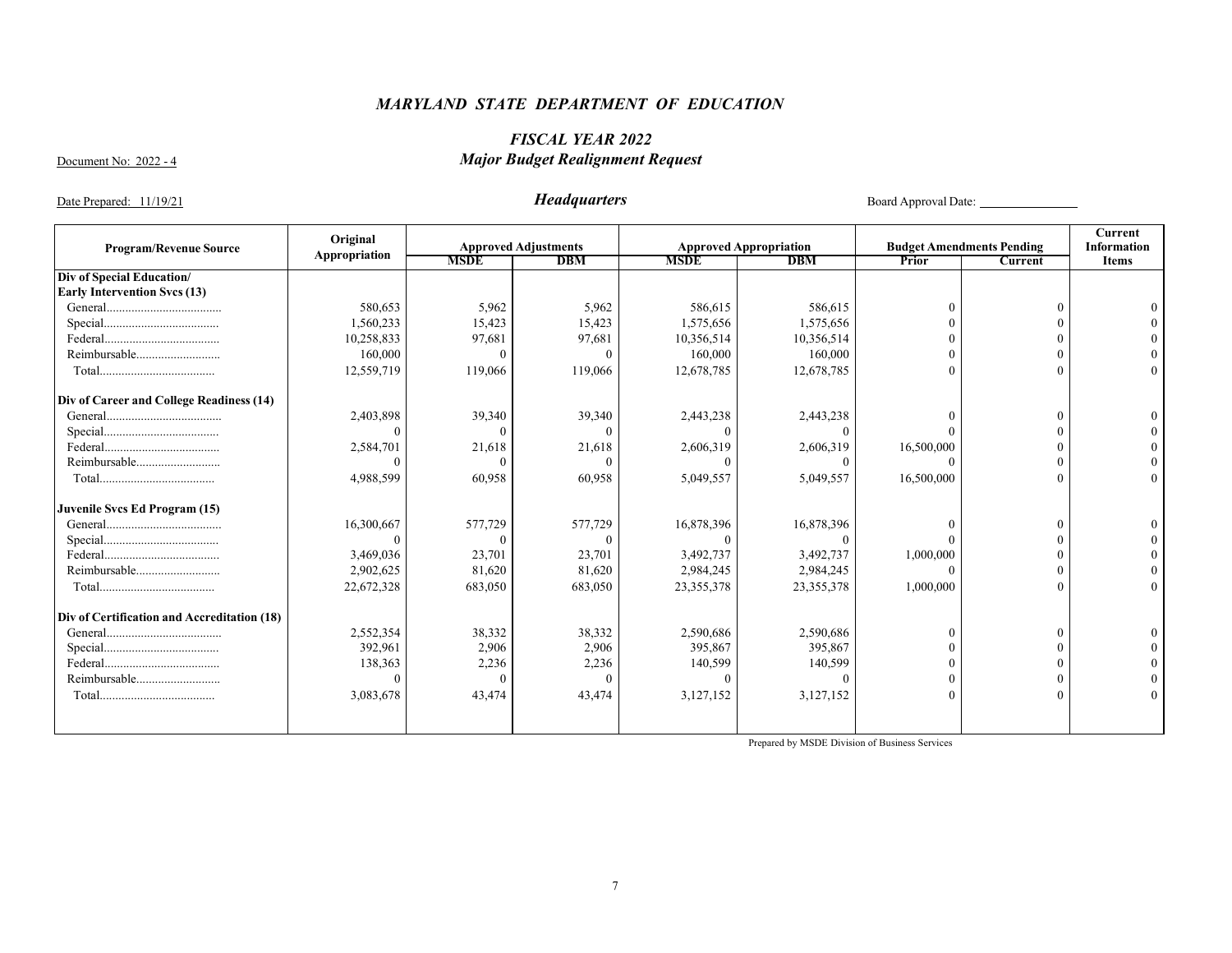# *FISCAL YEAR 2022*  Document No: 2022 - 4 *Major Budget Realignment Request*

Date Prepared: 11/19/21 *Headquarters* Board Approval Date:

| <b>Program/Revenue Source</b>          | Original      | <b>Approved Adjustments</b> |            |             | <b>Approved Appropriation</b> |       | <b>Budget Amendments Pending</b> | <b>Current</b><br><b>Information</b> |
|----------------------------------------|---------------|-----------------------------|------------|-------------|-------------------------------|-------|----------------------------------|--------------------------------------|
|                                        | Appropriation | <b>MSDE</b>                 | <b>DBM</b> | <b>MSDE</b> | <b>DBM</b>                    | Prior | Current                          | <b>Items</b>                         |
| <b>DORS Headquarters (20)</b>          |               |                             |            |             |                               |       |                                  |                                      |
|                                        | 1,579,289     | 23,709                      | 23,709     | 1,602,998   | 1,602,998                     |       | $\theta$                         |                                      |
|                                        | 110,000       |                             |            | 110,000     | 110,000                       |       | $\Omega$                         |                                      |
|                                        | 14,172,651    | 116,140                     | 116,140    | 14,288,791  | 14,288,791                    |       | 0                                |                                      |
| Reimbursable                           | $\Omega$      |                             |            |             |                               |       | $\Omega$                         |                                      |
|                                        | 15,861,940    | 139,849                     | 139,849    | 16,001,789  | 16,001,789                    |       | $\Omega$                         | $\overline{0}$                       |
| <b>DORS Client Services (21)</b>       |               |                             |            |             |                               |       |                                  |                                      |
|                                        | 10,351,804    | 35,084                      | 35,084     | 10,386,888  | 10,386,888                    |       | $\theta$                         |                                      |
|                                        | $\Omega$      |                             |            |             |                               |       | 0                                |                                      |
|                                        | 33,612,855    | 212,386                     | 212,386    | 33,825,241  | 33,825,241                    |       | $\Omega$                         |                                      |
| Reimbursable                           |               |                             |            |             |                               |       | $\Omega$                         |                                      |
|                                        | 43,964,659    | 247,470                     | 247,470    | 44,212,129  | 44,212,129                    |       | $\Omega$                         | $\overline{0}$                       |
| <b>DORS Workforce &amp; Technology</b> |               |                             |            |             |                               |       |                                  |                                      |
| Center $(22)$                          |               |                             |            |             |                               |       |                                  |                                      |
|                                        | 1,768,881     | 35,791                      | 35,791     | 1,804,672   | 1,804,672                     |       | $\theta$                         |                                      |
|                                        | $\Omega$      |                             |            |             |                               |       | $\Omega$                         |                                      |
|                                        | 8,315,821     | 139,427                     | 139,427    | 8,455,248   | 8,455,248                     |       | $\Omega$                         |                                      |
| Reimbursable                           | ∩             |                             |            |             |                               |       | $\Omega$                         |                                      |
|                                        | 10,084,702    | 175,218                     | 175,218    | 10,259,920  | 10,259,920                    |       | $\Omega$                         | $\Omega$                             |
|                                        |               |                             |            |             |                               |       |                                  |                                      |
|                                        |               |                             |            |             |                               |       |                                  |                                      |
|                                        |               |                             |            |             |                               |       |                                  |                                      |
|                                        |               |                             |            |             |                               |       |                                  |                                      |
|                                        |               |                             |            |             |                               |       |                                  |                                      |
|                                        |               |                             |            |             |                               |       |                                  |                                      |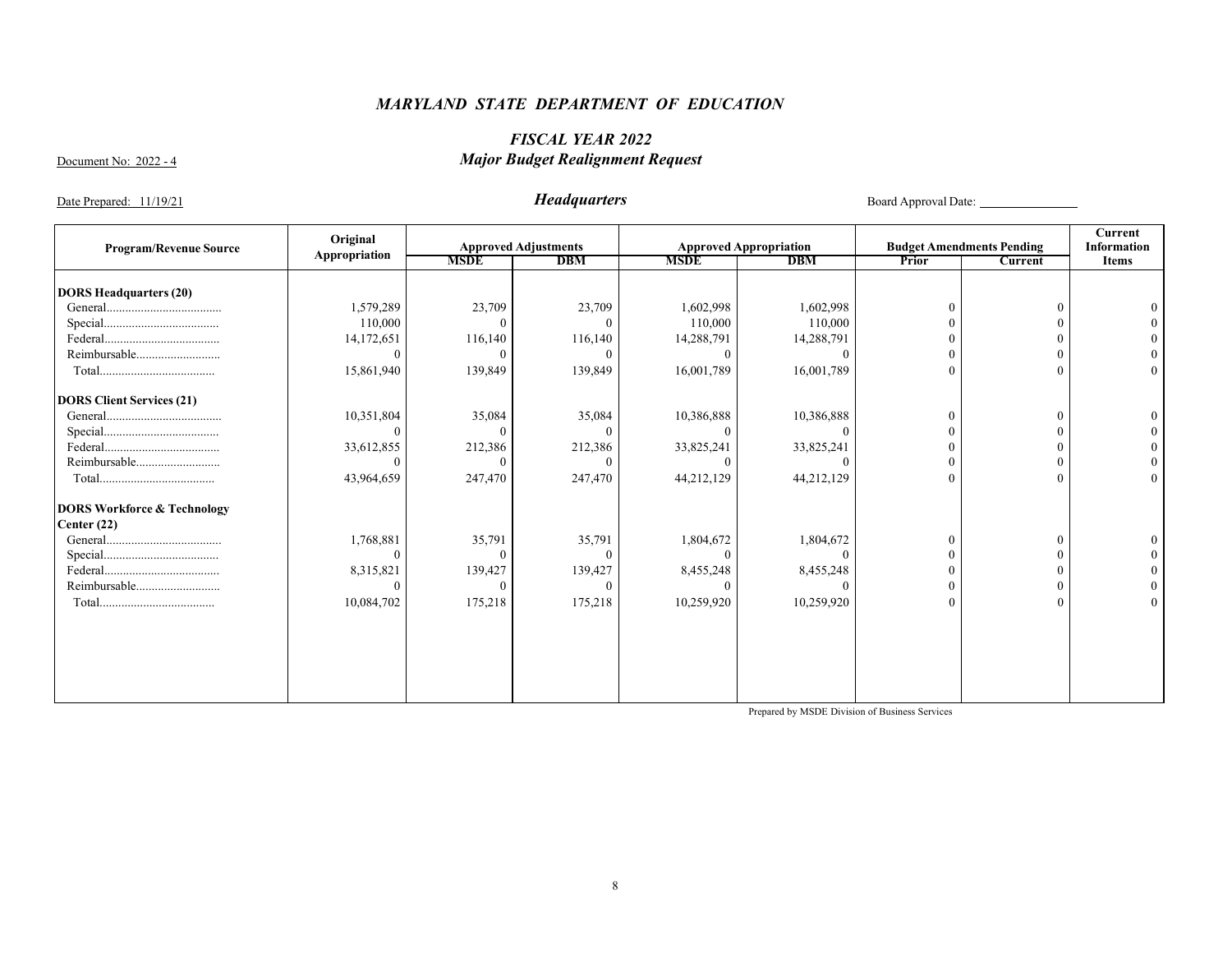# *FISCAL YEAR 2022*  Document No: 2022 - 4 *Major Budget Realignment Request*

Date Prepared: 11/19/21 *Headquarters* Board Approval Date:

|                                                  | Original      |              |                             |             |                               |            |                                  | Current            |
|--------------------------------------------------|---------------|--------------|-----------------------------|-------------|-------------------------------|------------|----------------------------------|--------------------|
| <b>Program/Revenue Source</b>                    | Appropriation |              | <b>Approved Adjustments</b> |             | <b>Approved Appropriation</b> |            | <b>Budget Amendments Pending</b> | <b>Information</b> |
|                                                  |               | <b>MSDE</b>  | <b>DBM</b>                  | <b>MSDE</b> | <b>DBM</b>                    | Prior      | <b>Current</b>                   | <b>Items</b>       |
| <b>DORS Disability Determination Svcs (23)</b>   |               |              |                             |             |                               |            |                                  |                    |
|                                                  | $\theta$      | $\Omega$     | $\Omega$                    |             |                               |            |                                  |                    |
|                                                  | $\Omega$      | $\Omega$     |                             |             |                               |            |                                  |                    |
|                                                  | 43,882,471    | 363,961      | 363,961                     | 44,246,432  | 44,246,432                    |            |                                  |                    |
| Reimbursable                                     | $\theta$      | $\Omega$     | $\theta$                    |             |                               | $\Omega$   |                                  |                    |
|                                                  | 43,882,471    | 363,961      | 363,961                     | 44,246,432  | 44,246,432                    | $\theta$   |                                  |                    |
|                                                  |               |              |                             |             |                               |            |                                  |                    |
| <b>DORS Blindness &amp; Vision Services (24)</b> |               |              |                             |             |                               |            |                                  |                    |
|                                                  | 1,441,207     | 7,699        | 7,699                       | 1,448,906   | 1,448,906                     | $\Omega$   | $\Omega$                         |                    |
|                                                  | 3,932,892     | 12,847       | 12,847                      | 3,945,739   | 3,945,739                     |            |                                  |                    |
|                                                  | 4,481,495     | 36,327       | 36,327                      | 4,517,822   | 4,517,822                     | $\Omega$   |                                  |                    |
| Reimbursable                                     | $\Omega$      | $\Omega$     | $\theta$                    | $\Omega$    |                               |            |                                  |                    |
|                                                  | 9,855,594     | 56,873       | 56,873                      | 9,912,467   | 9,912,467                     | $\Omega$   |                                  | $\Omega$           |
| <b>SUMMARY TOTAL</b>                             |               |              |                             |             |                               |            |                                  |                    |
|                                                  | 110,173,070   | 949,884      | 949,884                     | 111,122,954 | 111,122,954                   |            |                                  |                    |
|                                                  | 10,489,266    | 57,646       | 57,646                      | 10,546,912  | 10,546,912                    |            |                                  |                    |
|                                                  | 232,147,032   | 32,442,664   | 32,442,664                  | 264,589,696 | 264,589,696                   | 52,445,974 |                                  |                    |
| Reimbursable                                     | 3,425,630     | 82,954       | 82,954                      | 3,508,584   | 3,508,584                     |            |                                  |                    |
|                                                  |               |              |                             |             |                               |            |                                  |                    |
| GRAND TOTAL                                      | 356,234,998   | 33, 533, 148 | 33,533,148                  | 389,768,146 | 389,768,146                   | 52,445,974 | £                                |                    |
|                                                  |               |              |                             |             |                               |            |                                  |                    |
|                                                  |               |              |                             |             |                               |            |                                  |                    |
|                                                  |               |              |                             |             |                               |            |                                  |                    |
|                                                  |               |              |                             |             |                               |            |                                  |                    |
|                                                  |               |              |                             |             |                               |            |                                  |                    |
|                                                  |               |              |                             |             |                               |            |                                  |                    |
|                                                  |               |              |                             |             |                               |            |                                  |                    |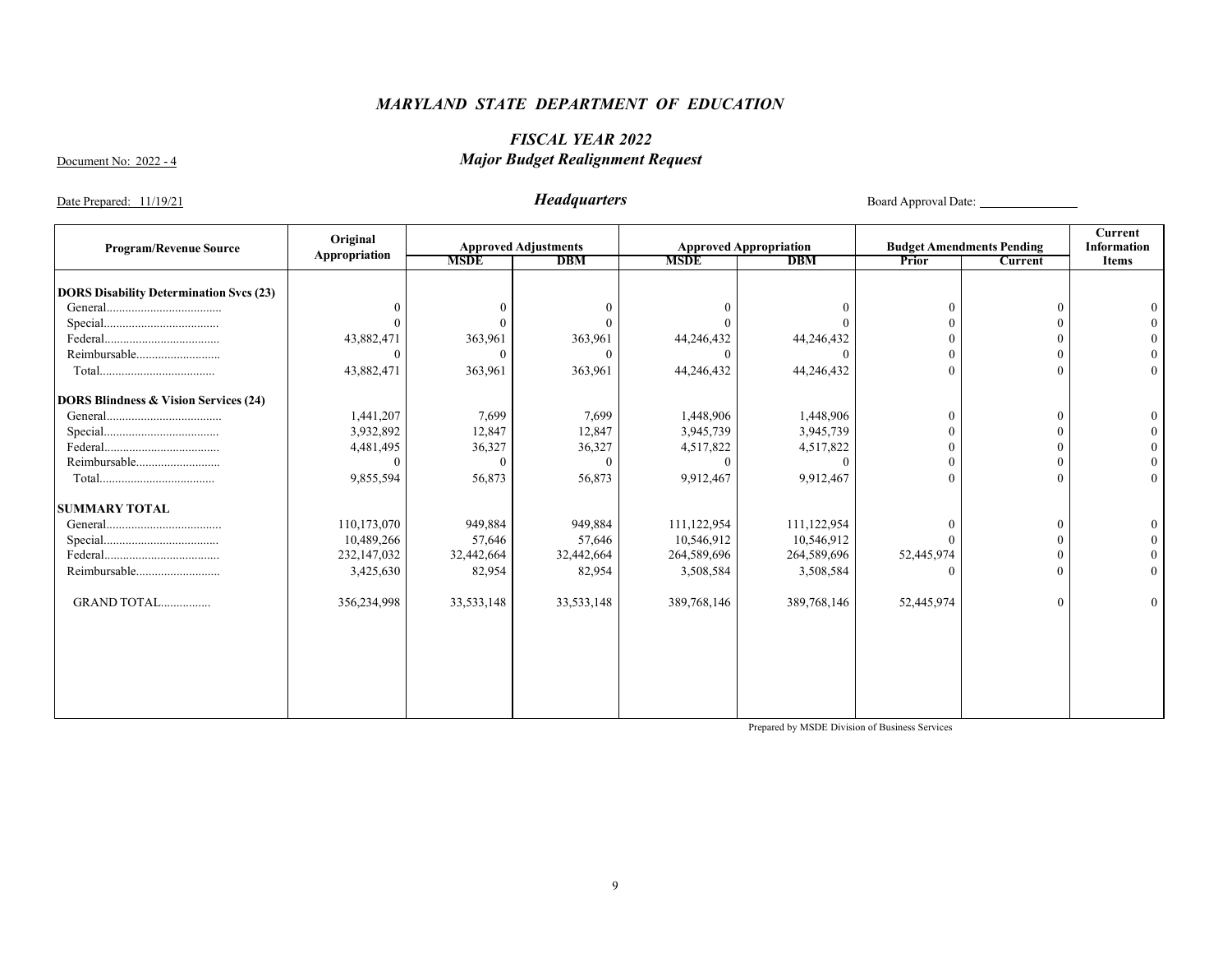# *FISCAL YEAR 2022*  Document No: 2022 - 4 *Major Budget Realignment Request*

Date Prepared: 11/19/21 *Aid to Education* Board Approval Date:

| <b>Program/Revenue Source</b>                 | Original      |             | <b>Approved Adjustments</b> |               | <b>Approved Appropriation</b> |       | <b>Budget Amendments Pending</b> | Current<br><b>Information</b> |
|-----------------------------------------------|---------------|-------------|-----------------------------|---------------|-------------------------------|-------|----------------------------------|-------------------------------|
|                                               | Appropriation | <b>MSDE</b> | <b>DBM</b>                  | <b>MSDE</b>   | <b>DBM</b>                    | Prior | <b>Current</b>                   | <b>Items</b>                  |
|                                               |               |             |                             |               |                               |       |                                  |                               |
|                                               |               |             |                             |               |                               |       |                                  |                               |
| <b>State Share of Foundation Program (01)</b> |               |             |                             |               |                               |       |                                  |                               |
|                                               | 3,244,452,319 | $\Omega$    |                             | 3,244,452,319 | 3,244,452,319                 |       |                                  |                               |
|                                               | 168,882,000   |             |                             | 168,882,000   | 168,882,000                   |       |                                  |                               |
|                                               |               |             |                             |               |                               |       |                                  |                               |
| Reimbursable                                  |               | $\Omega$    |                             |               |                               |       |                                  |                               |
|                                               | 3,413,334,319 | $\Omega$    |                             | 3,413,334,319 | 3,413,334,319                 |       |                                  |                               |
| <b>Compensatory Education (02)</b>            |               |             |                             |               |                               |       |                                  |                               |
|                                               | 1,286,664,932 | $\Omega$    |                             | 1,286,664,932 | 1,286,664,932                 |       |                                  |                               |
|                                               |               | $\Omega$    |                             |               |                               |       |                                  |                               |
|                                               |               | $\Omega$    |                             |               |                               |       |                                  |                               |
|                                               |               | $\Omega$    |                             |               |                               |       |                                  |                               |
|                                               | 1,286,664,932 | $\Omega$    |                             | 1,286,664,932 | 1,286,664,932                 |       |                                  |                               |
| <b>Aid For Local Employee Fringe</b>          |               |             |                             |               |                               |       |                                  |                               |
| Benefits (03)                                 |               |             |                             |               |                               |       |                                  |                               |
|                                               | 778,950,779   | $\Omega$    |                             | 778,950,779   | 778,950,779                   |       |                                  |                               |
|                                               |               |             |                             |               |                               |       |                                  |                               |
|                                               |               | $\Omega$    |                             |               |                               |       |                                  |                               |
| Reimbursable                                  |               | $\Omega$    |                             |               |                               |       |                                  |                               |
|                                               | 778,950,779   | $\Omega$    |                             | 778,950,779   | 778,950,779                   |       |                                  |                               |
| Children at Risk (04)                         |               |             |                             |               |                               |       |                                  |                               |
|                                               | 10,930,964    | $\theta$    |                             | 10,930,964    | 10,930,964                    |       |                                  |                               |
|                                               | 5,295,514     |             |                             | 5,295,514     | 5,295,514                     |       |                                  |                               |
|                                               | 33,622,730    |             |                             | 33,622,730    | 33,622,730                    |       |                                  |                               |
| Reimbursable                                  |               |             |                             |               |                               |       |                                  |                               |
|                                               | 49,849,208    |             |                             | 49,849,208    | 49,849,208                    |       |                                  |                               |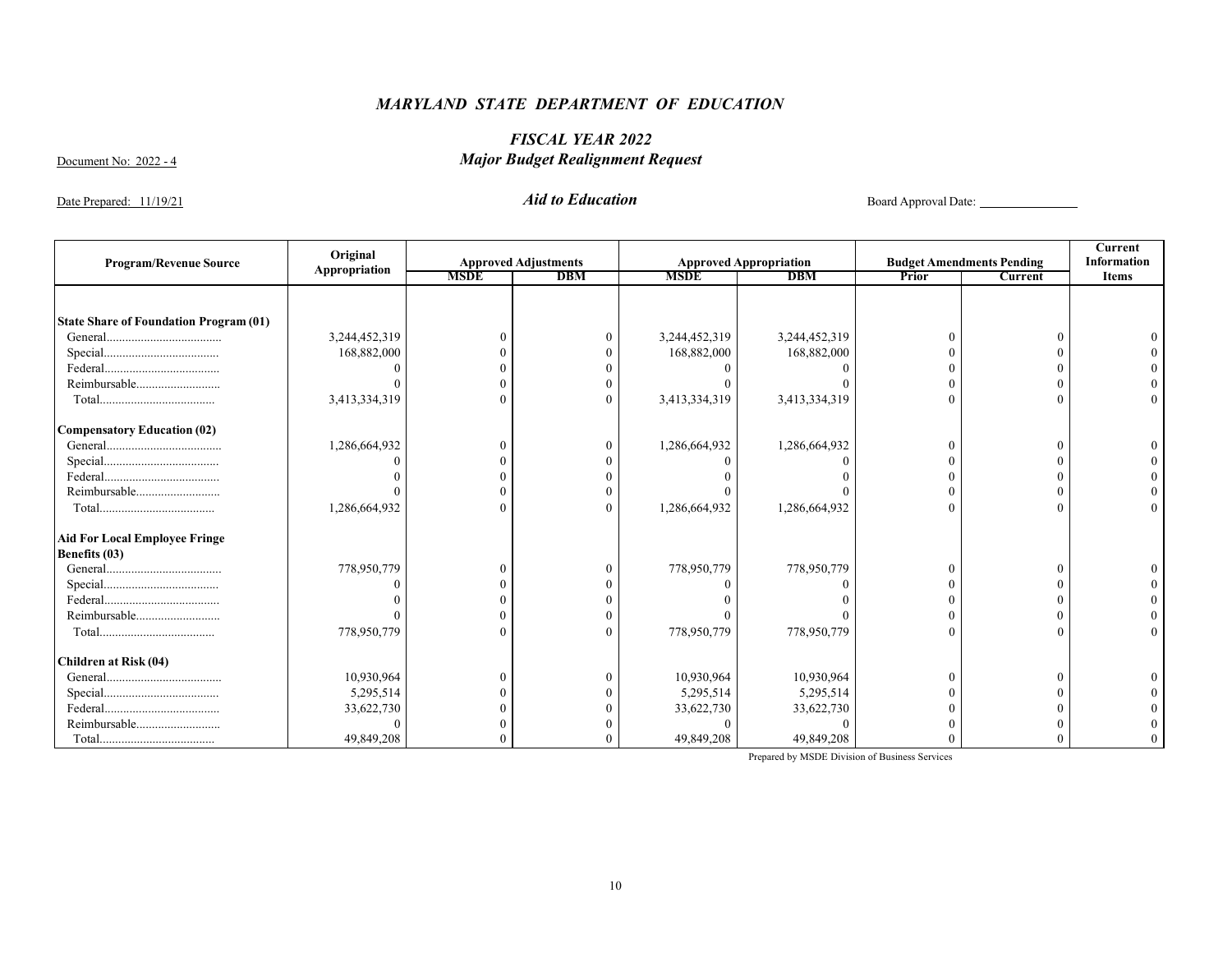# *FISCAL YEAR 2022*  Document No: 2022 - 4 *Major Budget Realignment Request*

Date Prepared: 11/19/21 *Aid to Education* Board Approval Date:

| <b>Program/Revenue Source</b>                      | Original      |             | <b>Approved Adjustments</b> |             | <b>Approved Appropriation</b> |              | <b>Budget Amendments Pending</b> | <b>Current</b><br><b>Information</b> |
|----------------------------------------------------|---------------|-------------|-----------------------------|-------------|-------------------------------|--------------|----------------------------------|--------------------------------------|
|                                                    | Appropriation | <b>MSDE</b> | <b>DBM</b>                  | <b>MSDE</b> | <b>DBM</b>                    | <b>Prior</b> | <b>Current</b>                   | <b>Items</b>                         |
|                                                    |               |             |                             |             |                               |              |                                  |                                      |
| <b>Formula Programs for</b>                        |               |             |                             |             |                               |              |                                  |                                      |
| <b>Specific Populations (05)</b>                   |               |             |                             |             |                               |              |                                  |                                      |
|                                                    | 2,000,000     |             |                             | 2,000,000   | 2,000,000                     |              |                                  |                                      |
|                                                    |               |             |                             |             |                               |              |                                  |                                      |
|                                                    |               |             |                             |             |                               |              |                                  |                                      |
| Reimbursable                                       |               |             |                             |             |                               |              |                                  |                                      |
|                                                    | 2,000,000     | $\Omega$    | $\Omega$                    | 2,000,000   | 2,000,000                     |              |                                  |                                      |
| <b>MD Prekindergarten</b>                          |               |             |                             |             |                               |              |                                  |                                      |
| <b>Expansion Program Financing Fund (06)</b>       |               |             |                             |             |                               |              |                                  |                                      |
|                                                    |               |             |                             |             |                               | 0            | 0                                |                                      |
|                                                    | 26,644,000    |             |                             | 26,644,000  | 26,644,000                    |              |                                  |                                      |
|                                                    |               |             |                             |             |                               |              |                                  |                                      |
| Reimbursable                                       |               | $\Omega$    |                             |             |                               |              |                                  |                                      |
|                                                    | 26,644,000    | $\Omega$    | 0                           | 26,644,000  | 26,644,000                    | $\Omega$     |                                  |                                      |
| <b>Students w/Disabilities (07)</b>                |               |             |                             |             |                               |              |                                  |                                      |
|                                                    | 476,917,666   |             | 0                           | 476,917,666 | 476,917,666                   | 0            |                                  |                                      |
|                                                    |               |             |                             |             |                               |              |                                  |                                      |
|                                                    |               |             |                             |             |                               |              |                                  |                                      |
|                                                    |               | 0           |                             |             |                               |              |                                  |                                      |
|                                                    | 476,917,666   | $\Omega$    | $\theta$                    | 476,917,666 | 476,917,666                   |              |                                  |                                      |
| <b>Assistance to States for Educating Students</b> |               |             |                             |             |                               |              |                                  |                                      |
| w/Disabilities (08)                                |               |             |                             |             |                               |              |                                  |                                      |
|                                                    |               |             |                             |             |                               |              | $\Omega$                         |                                      |
|                                                    |               |             |                             |             |                               |              |                                  |                                      |
|                                                    | 220,913,934   |             |                             | 220,913,934 | 220,913,934                   | 61,794,375   |                                  |                                      |
| Reimbursable                                       |               |             |                             | $\Omega$    | $\Omega$                      |              |                                  |                                      |
|                                                    | 220,913,934   |             | 0                           | 220,913,934 | 220,913,934                   | 61,794,375   |                                  |                                      |
|                                                    |               |             |                             |             |                               |              |                                  |                                      |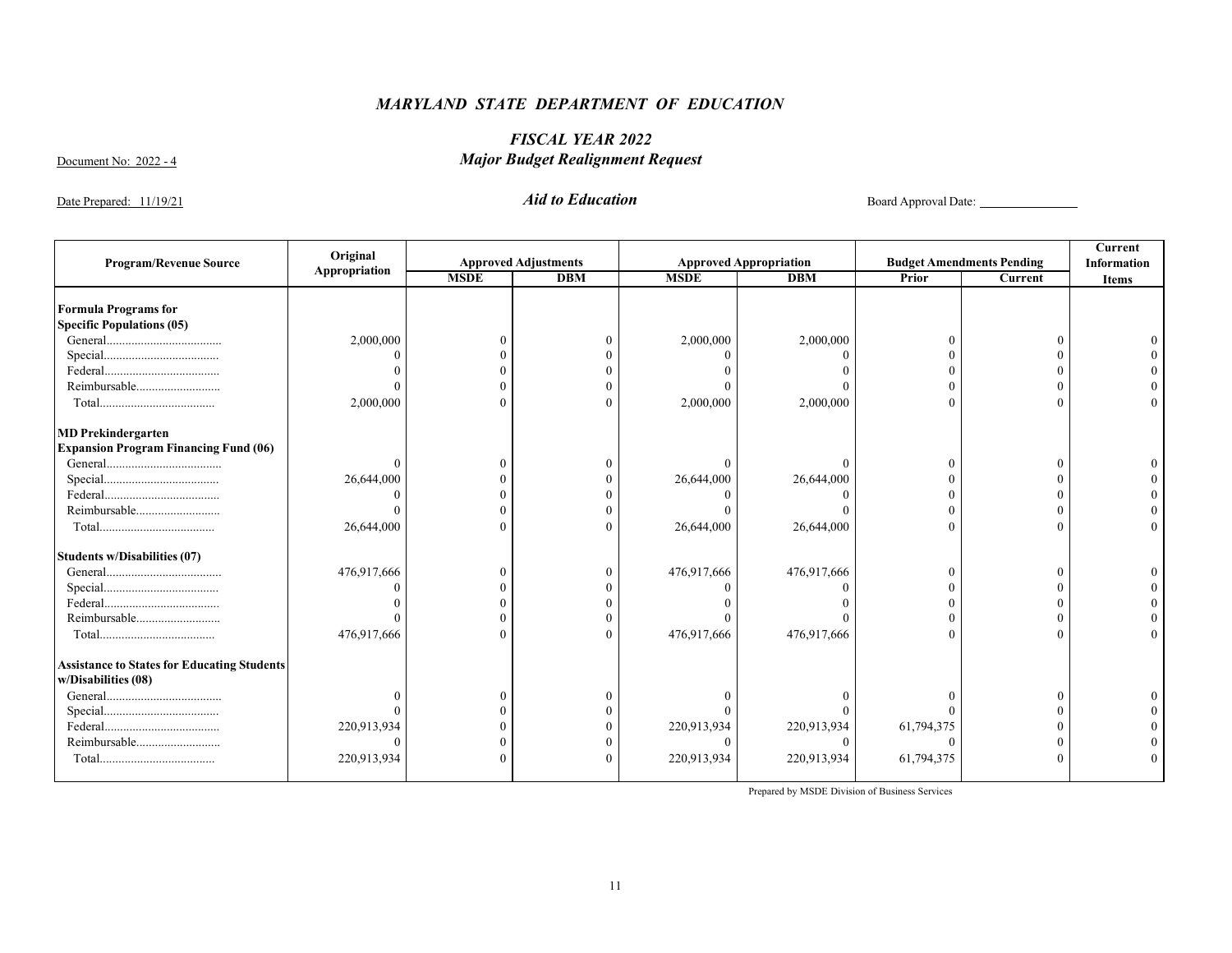# *FISCAL YEAR 2022*  Document No: 2022 - 4 *Major Budget Realignment Request*

Date Prepared: 11/19/21 *Aid to Education* Board Approval Date:

| <b>Program/Revenue Source</b>                 | Original<br>Appropriation |             | <b>Approved Adjustments</b> |             | <b>Approved Appropriation</b> |               | <b>Budget Amendments Pending</b> | Current<br><b>Information</b> |
|-----------------------------------------------|---------------------------|-------------|-----------------------------|-------------|-------------------------------|---------------|----------------------------------|-------------------------------|
|                                               |                           | <b>MSDE</b> | <b>DBM</b>                  | <b>MSDE</b> | <b>DBM</b>                    | Prior         | Current                          | <b>Items</b>                  |
| <b>Educationally Deprived Children (12)</b>   |                           |             |                             |             |                               |               |                                  |                               |
|                                               |                           |             |                             |             |                               |               |                                  |                               |
|                                               |                           |             |                             |             |                               |               |                                  |                               |
|                                               | 297,700,581               |             |                             | 297,700,581 | 297,700,581                   |               |                                  |                               |
| Reimbursable                                  |                           |             |                             |             |                               |               |                                  |                               |
|                                               | 297,700,581               |             |                             | 297,700,581 | 297,700,581                   |               |                                  |                               |
| <b>Innovative Programs (13)</b>               |                           |             |                             |             |                               |               |                                  |                               |
|                                               | 19,635,560                |             |                             | 19,635,560  | 19,635,560                    |               |                                  |                               |
|                                               | 9,250,000                 |             |                             | 9,250,000   | 9,250,000                     |               |                                  |                               |
|                                               | 22,849,363                |             |                             | 22,849,363  | 22,849,363                    | 1,214,204,241 |                                  |                               |
| Reimbursable                                  | 90,000                    |             |                             | 90,000      | 90,000                        |               |                                  |                               |
|                                               | 51,824,923                |             |                             | 51,824,923  | 51,824,923                    | 1,214,204,241 |                                  |                               |
| <b>Language Assistance (15)</b>               |                           |             |                             |             |                               |               |                                  |                               |
|                                               |                           |             |                             |             |                               |               |                                  |                               |
|                                               |                           |             |                             |             |                               |               |                                  |                               |
|                                               | 10,395,537                |             |                             | 10,395,537  | 10,395,537                    |               |                                  |                               |
| Reimbursable                                  |                           |             |                             |             |                               |               |                                  |                               |
|                                               | 10,395,537                |             |                             | 10,395,537  | 10,395,537                    |               |                                  |                               |
| <b>Career &amp; Technology Education (18)</b> |                           |             |                             |             |                               |               |                                  |                               |
|                                               |                           |             |                             |             |                               |               |                                  |                               |
|                                               |                           |             |                             |             |                               |               |                                  |                               |
|                                               | 15,337,000                |             |                             | 15,337,000  | 15,337,000                    |               |                                  |                               |
| Reimbursable                                  |                           |             |                             |             |                               |               |                                  |                               |
|                                               | 15,337,000                |             |                             | 15,337,000  | 15,337,000                    |               |                                  |                               |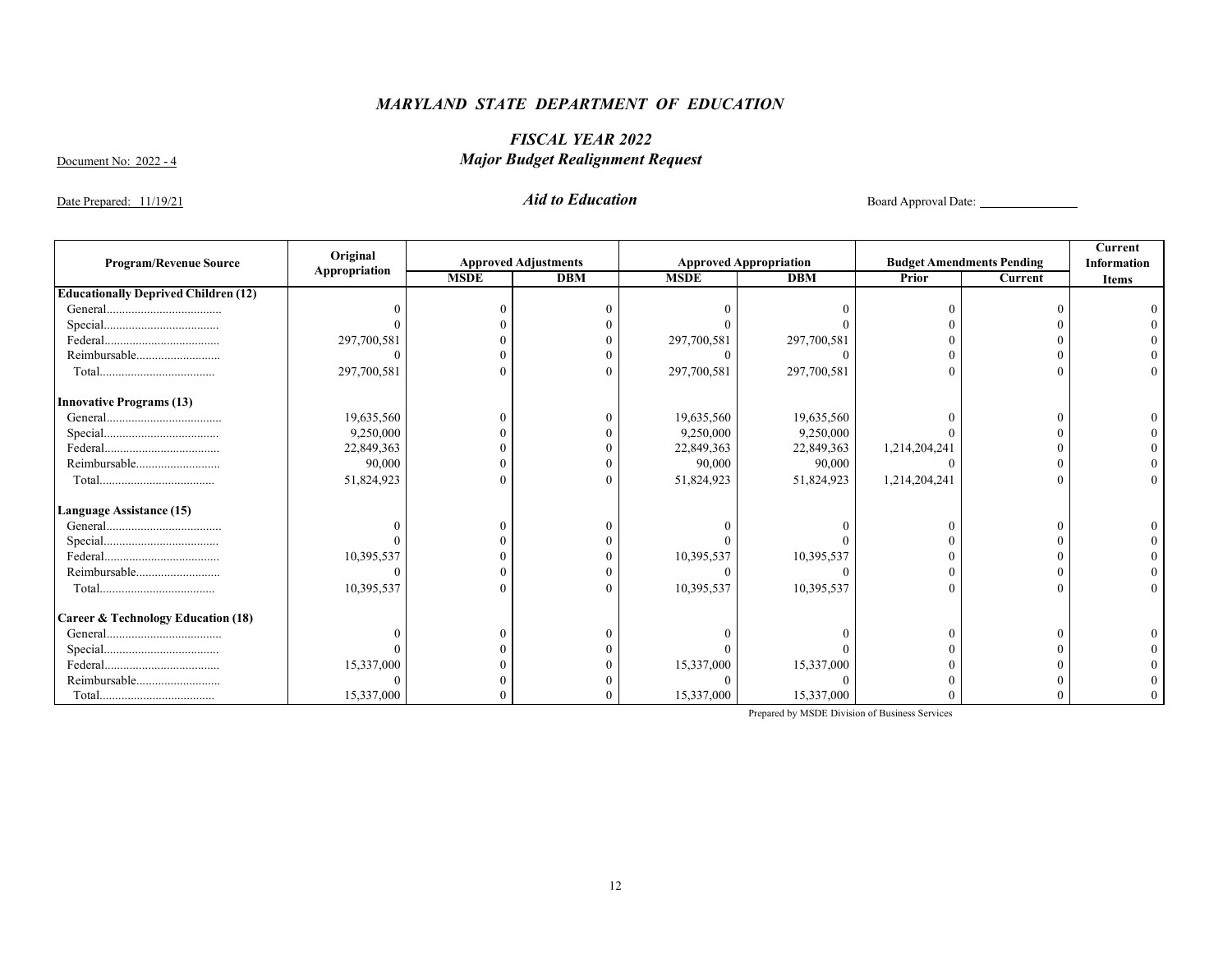# *FISCAL YEAR 2022*  Document No: 2022 - 4 *Major Budget Realignment Request*

Date Prepared: 11/19/21 *Aid to Education Aid to Education* Board Approval Date:

| <b>Program/Revenue Source</b>           | Original      | <b>Approved Adjustments</b> |            |             | <b>Approved Appropriation</b> |       | <b>Budget Amendments Pending</b> | Current<br><b>Information</b> |
|-----------------------------------------|---------------|-----------------------------|------------|-------------|-------------------------------|-------|----------------------------------|-------------------------------|
|                                         | Appropriation | <b>MSDE</b>                 | <b>DBM</b> | <b>MSDE</b> | <b>DBM</b>                    | Prior | Current                          | <b>Items</b>                  |
| <b>Limited English Proficiency (24)</b> |               |                             |            |             |                               |       |                                  |                               |
|                                         | 334,286,759   |                             |            | 334,286,759 | 334,286,759                   |       |                                  |                               |
|                                         |               |                             |            |             |                               |       |                                  |                               |
|                                         |               |                             |            |             |                               |       |                                  |                               |
| Reimbursable                            |               |                             |            |             |                               |       |                                  |                               |
|                                         | 334,286,759   |                             |            | 334,286,759 | 334,286,759                   |       |                                  |                               |
| <b>Guaranteed Tax Base (25)</b>         |               |                             |            |             |                               |       |                                  |                               |
|                                         | 49,864,008    |                             |            | 49,864,008  | 49,864,008                    |       |                                  |                               |
|                                         |               |                             |            |             |                               |       |                                  |                               |
|                                         |               |                             |            |             |                               |       |                                  |                               |
| Reimbursable                            |               |                             |            |             |                               |       |                                  |                               |
|                                         | 49,864,008    |                             |            | 49,864,008  | 49,864,008                    |       |                                  |                               |
| <b>Food Services Program (27)</b>       |               |                             |            |             |                               |       |                                  |                               |
|                                         | 15,166,664    |                             |            | 15,166,664  | 15,166,664                    |       |                                  |                               |
|                                         |               |                             |            |             |                               |       |                                  |                               |
|                                         | 319,173,827   |                             |            | 319,173,827 | 319,173,827                   |       |                                  |                               |
| Reimbursable                            |               |                             |            |             |                               |       |                                  |                               |
|                                         | 334,340,491   |                             |            | 334,340,491 | 334,340,491                   |       |                                  |                               |
| <b>Transportation (39)</b>              |               |                             |            |             |                               |       |                                  |                               |
|                                         | 288,056,237   |                             |            | 288,056,237 | 288,056,237                   |       |                                  |                               |
|                                         |               |                             |            |             |                               |       |                                  |                               |
|                                         |               |                             |            |             |                               |       |                                  |                               |
| Reimbursable                            |               |                             |            |             |                               |       |                                  |                               |
|                                         | 288,056,237   |                             |            | 288,056,237 | 288,056,237                   |       |                                  |                               |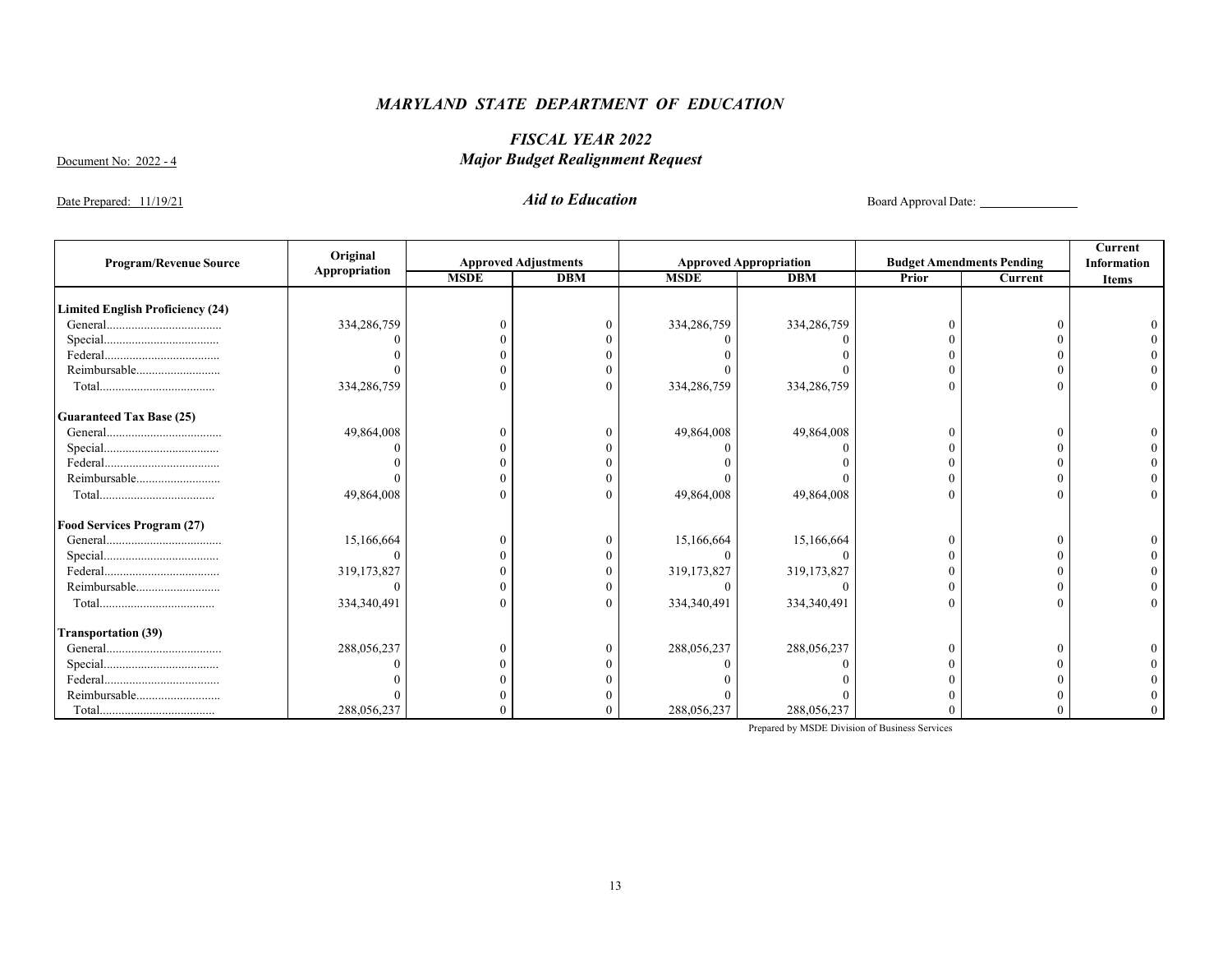# *FISCAL YEAR 2022*  Document No: 2022 - 4 *Major Budget Realignment Request*

Date Prepared: 11/19/21 *Aid to Education* Board Approval Date:

| <b>Program/Revenue Source</b>               | Original      | <b>Approved Adjustments</b> |             |             | <b>Approved Appropriation</b> |       | <b>Budget Amendments Pending</b> | <b>Current</b><br><b>Information</b> |
|---------------------------------------------|---------------|-----------------------------|-------------|-------------|-------------------------------|-------|----------------------------------|--------------------------------------|
|                                             | Appropriation | <b>MSDE</b>                 | <b>DBM</b>  | <b>MSDE</b> | <b>DBM</b>                    | Prior | Current                          | <b>Items</b>                         |
| <b>Teacher Development (55)</b>             |               |                             |             |             |                               |       |                                  |                                      |
|                                             | 4,520,000     |                             |             | 4,520,000   | 4,520,000                     |       |                                  |                                      |
|                                             | 300,000       |                             |             | 300,000     | 300,000                       |       |                                  |                                      |
|                                             | 29,999,542    |                             |             | 29,999,542  | 29,999,542                    |       |                                  |                                      |
| Reimbursable                                |               |                             |             |             |                               |       |                                  |                                      |
|                                             | 34,819,542    |                             |             | 34,819,542  | 34,819,542                    |       |                                  |                                      |
| <b>Transitional Ed Funding Program (57)</b> |               |                             |             |             |                               |       |                                  |                                      |
|                                             | 10,575,000    |                             |             | 10,575,000  | 10,575,000                    |       |                                  |                                      |
|                                             |               |                             |             |             |                               |       |                                  |                                      |
|                                             | 14,250,000    |                             |             | 14,250,000  | 14,250,000                    |       |                                  |                                      |
| Reimbursable                                |               |                             |             |             |                               |       |                                  |                                      |
|                                             | 24,825,000    |                             |             | 24,825,000  | 24,825,000                    |       |                                  |                                      |
| Head Start (58)                             |               |                             |             |             |                               |       |                                  |                                      |
|                                             | 3,000,000     |                             |             | 3,000,000   | 3,000,000                     |       |                                  |                                      |
|                                             |               |                             |             |             |                               |       |                                  |                                      |
|                                             |               |                             |             |             |                               |       |                                  |                                      |
| Reimbursable                                |               |                             |             |             |                               |       |                                  |                                      |
|                                             | 3,000,000     |                             |             | 3,000,000   | 3,000,000                     |       |                                  |                                      |
| <b>Child Care Subsidy Program (59)</b>      |               |                             |             |             |                               |       |                                  |                                      |
|                                             | 48,547,835    |                             |             | 48,547,835  | 48,547,835                    |       |                                  |                                      |
|                                             |               |                             |             |             |                               |       |                                  |                                      |
|                                             | 112,677,467   | 278,176,387                 | 278,176,387 | 390,853,854 | 390,853,854                   |       |                                  |                                      |
| Reimbursable                                |               |                             |             |             |                               |       |                                  |                                      |
|                                             | 161,225,302   | 278,176,387                 | 278,176,387 | 439,401,689 | 439,401,689                   |       |                                  |                                      |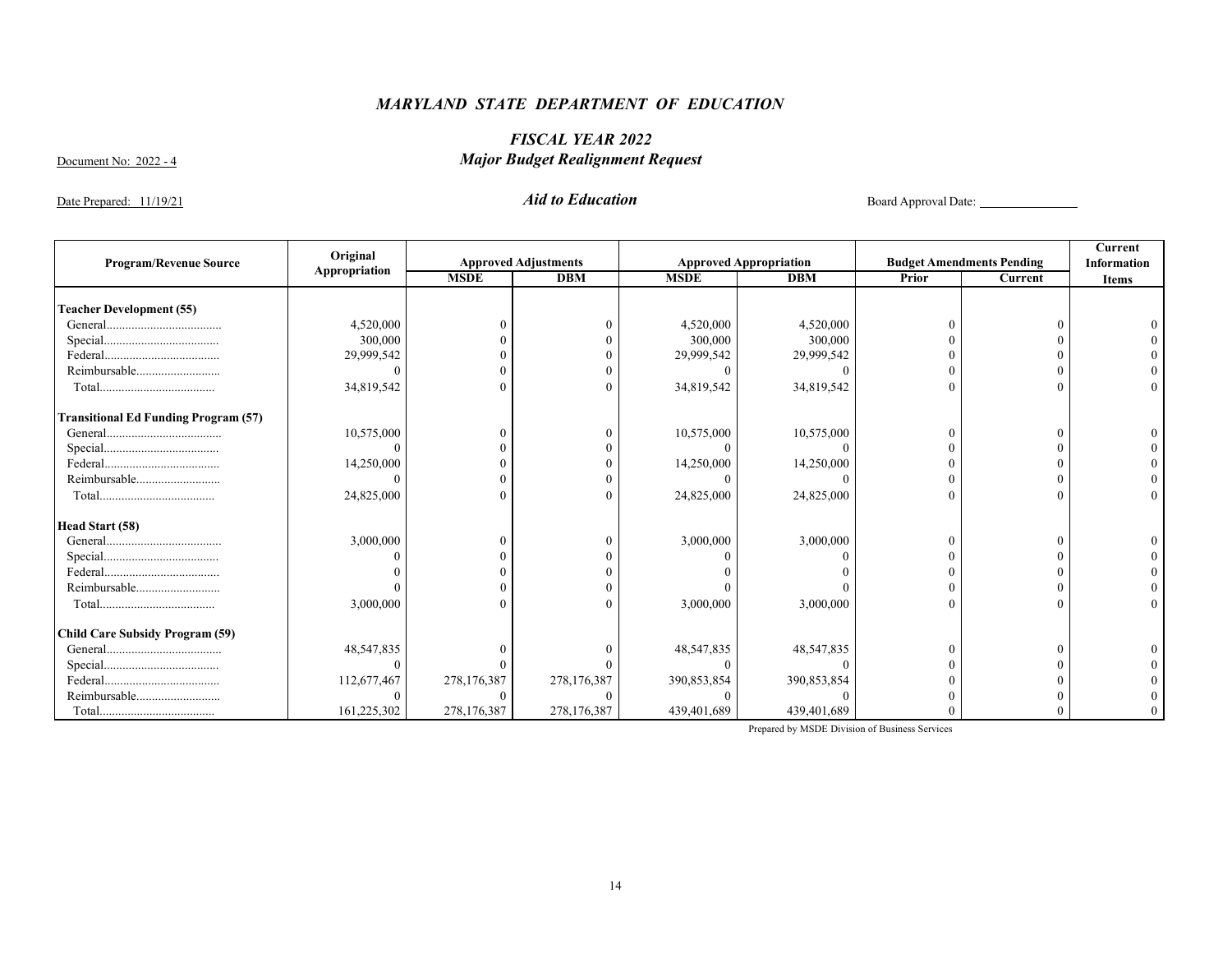# *FISCAL YEAR 2022*  Document No: 2022 - 4 *Major Budget Realignment Request*

Date Prepared: 11/19/21 *Aid to Education* Board Approval Date:

| <b>Program/Revenue Source</b>          | Original      |             | <b>Approved Adjustments</b> |               | <b>Approved Appropriation</b> |               | <b>Budget Amendments Pending</b> | Current<br><b>Information</b> |
|----------------------------------------|---------------|-------------|-----------------------------|---------------|-------------------------------|---------------|----------------------------------|-------------------------------|
|                                        | Appropriation | <b>MSDE</b> | <b>DBM</b>                  | <b>MSDE</b>   | <b>DBM</b>                    | Prior         | Current                          | <b>Items</b>                  |
|                                        |               |             |                             |               |                               |               |                                  |                               |
| Innovation and Excellence in Education |               |             |                             |               |                               |               |                                  |                               |
| Initiatives (60)                       |               |             |                             |               |                               |               |                                  |                               |
|                                        |               |             |                             |               |                               |               | $\theta$                         |                               |
|                                        | 602,682,080   |             |                             | 602,682,080   | 602,682,080                   |               |                                  |                               |
|                                        | 211,575,818   |             |                             | 211,575,818   | 211,575,818                   |               |                                  |                               |
|                                        |               |             |                             |               |                               |               | $\theta$                         |                               |
|                                        | 814,257,898   |             |                             | 814,257,898   | 814,257,898                   |               | $\Omega$                         | $\overline{0}$                |
| <b>SUMMARY TOTAL</b>                   |               |             |                             |               |                               |               |                                  |                               |
|                                        | 6,573,568,723 |             |                             | 6,573,568,723 | 6,573,568,723                 |               | $\Omega$                         |                               |
|                                        | 813,053,594   |             |                             | 813,053,594   | 813,053,594                   |               | $\Omega$                         |                               |
|                                        | 1,288,495,799 | 278,176,387 | 278,176,387                 | 1,566,672,186 | 1,566,672,186                 | 1,275,998,616 | $\Omega$                         |                               |
| Reimbursable                           | 90,000        |             |                             | 90,000        | 90,000                        |               | $\Omega$                         | $\theta$                      |
| GRAND TOTAL                            | 8,675,208,116 | 278,176,387 | 278,176,387                 | 8,953,384,503 | 8,953,384,503                 | 1,275,998,616 | $\Omega$                         | $\overline{0}$                |
|                                        |               |             |                             |               |                               |               |                                  |                               |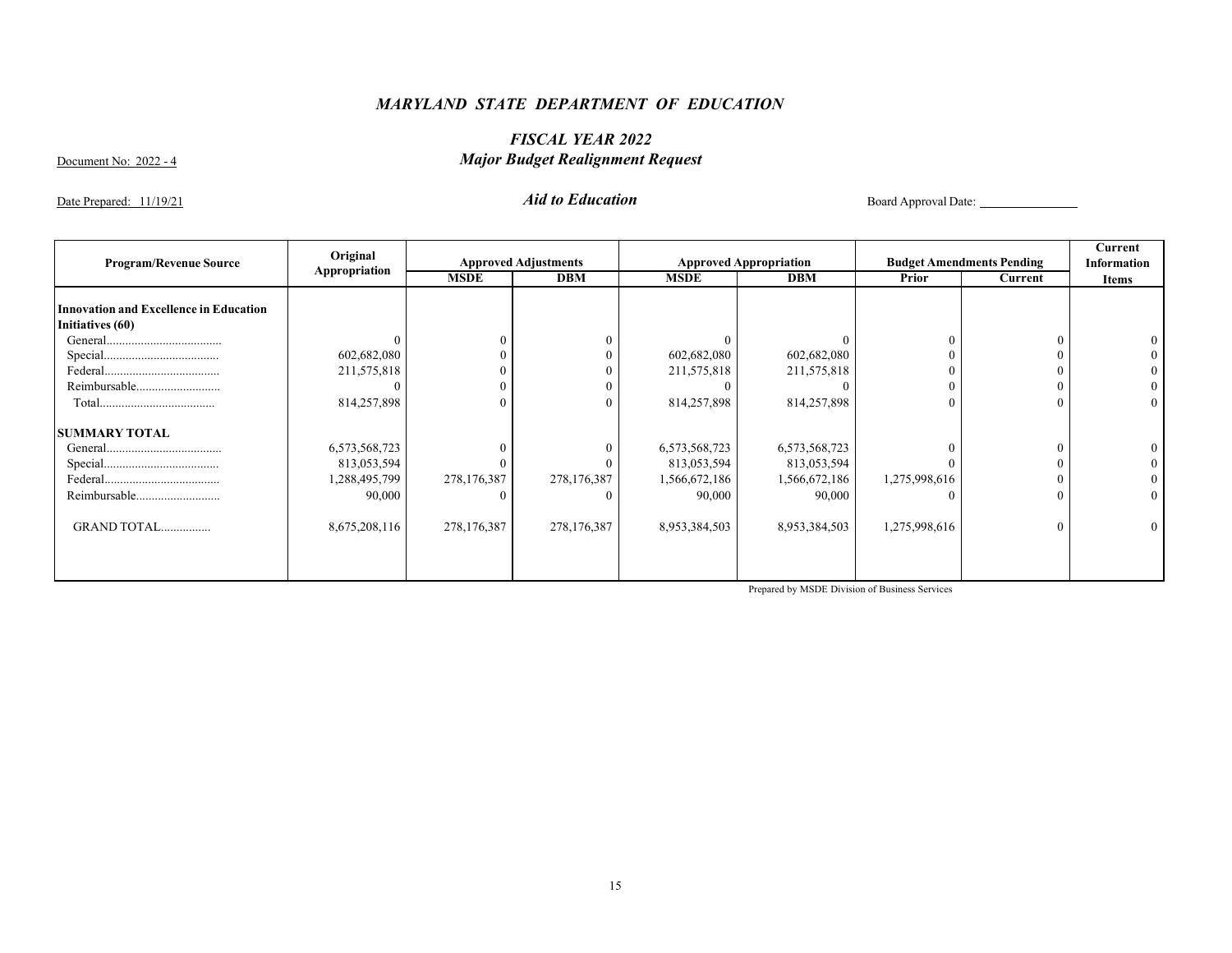# *FISCAL YEAR 2022*  Document No: 2022 - 4 *Major Budget Realignment Request*

Date Prepared: 11/19/21 *Funding for Educational Organizations* Board Approval Date:

|                                        | Original      |             |                             |             |                               |       |                                  | <b>Current</b>     |
|----------------------------------------|---------------|-------------|-----------------------------|-------------|-------------------------------|-------|----------------------------------|--------------------|
| <b>Program/Revenue Source</b>          | Appropriation |             | <b>Approved Adjustments</b> |             | <b>Approved Appropriation</b> |       | <b>Budget Amendments Pending</b> | <b>Information</b> |
|                                        |               | <b>MSDE</b> | DBM                         | <b>MSDE</b> | <b>DBM</b>                    | Prior | Current                          | Items              |
|                                        |               |             |                             |             |                               |       |                                  |                    |
| MD School for the Blind (01)           |               |             |                             |             |                               |       |                                  |                    |
|                                        | 24,831,335    |             |                             | 24,831,335  | 24,831,335                    |       |                                  |                    |
|                                        |               |             |                             |             |                               |       |                                  |                    |
|                                        |               |             |                             |             |                               |       |                                  |                    |
| Reimbursable                           |               |             |                             |             |                               |       |                                  |                    |
|                                        | 24,831,335    |             |                             | 24,831,335  | 24,831,335                    |       |                                  |                    |
| Blind Industries & Services of MD (02) |               |             |                             |             |                               |       |                                  |                    |
|                                        | 531,115       |             |                             | 531,115     | 531,115                       |       |                                  |                    |
|                                        |               |             |                             |             |                               |       |                                  |                    |
|                                        |               |             |                             |             |                               |       |                                  |                    |
| Reimbursable                           |               |             |                             |             |                               |       |                                  |                    |
|                                        | 531,115       |             |                             | 531,115     | 531,115                       |       |                                  |                    |
| Other Institutions (03)                |               |             |                             |             |                               |       |                                  |                    |
|                                        | 5,091,088     |             |                             | 5,091,088   | 5,091,088                     |       |                                  |                    |
|                                        |               |             |                             |             |                               |       |                                  |                    |
|                                        |               |             |                             |             |                               |       |                                  |                    |
| Reimbursable                           |               |             |                             |             |                               |       |                                  |                    |
|                                        | 5,091,088     |             |                             | 5,091,088   | 5,091,088                     |       |                                  |                    |
|                                        |               |             |                             |             |                               |       |                                  |                    |
| Aid to Non-Public Schools (04)         |               |             |                             |             |                               |       |                                  |                    |
|                                        |               |             |                             |             |                               |       |                                  |                    |
|                                        | 6,040,000     |             |                             | 6,040,000   | 6,040,000                     |       |                                  |                    |
|                                        |               |             |                             |             |                               |       |                                  |                    |
| Reimbursable                           |               |             |                             |             |                               |       |                                  |                    |
|                                        | 6,040,000     |             |                             | 6,040,000   | 6,040,000                     |       |                                  |                    |
|                                        |               |             |                             |             |                               |       |                                  |                    |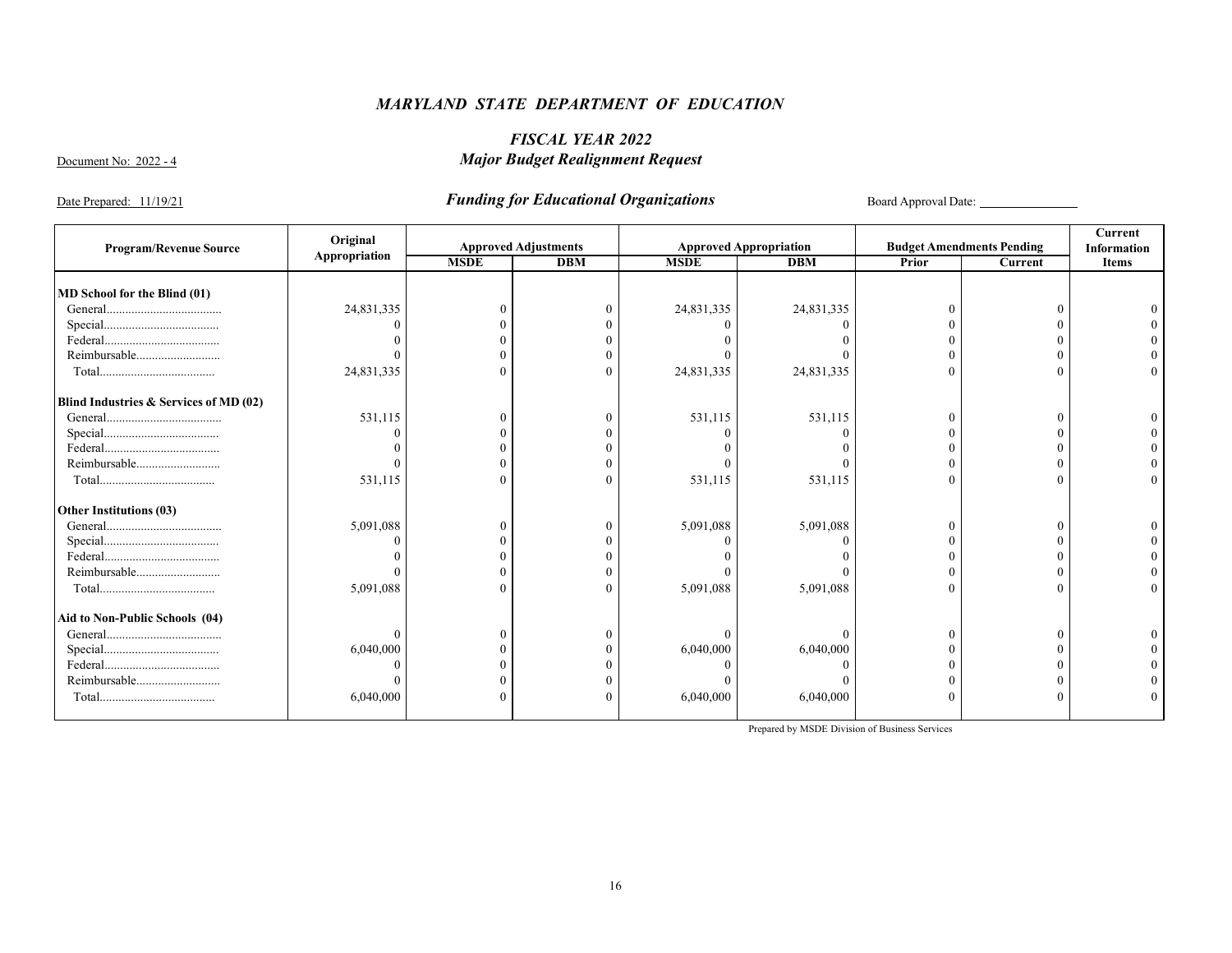# *FISCAL YEAR 2022*  Document No: 2022 - 4 *Major Budget Realignment Request*

Date Prepared: 11/19/21 *Funding for Educational Organizations* Board Approval Date:

| <b>Program/Revenue Source</b>                     | Original      | <b>Approved Adjustments</b> |            | <b>Approved Appropriation</b> |            | <b>Budget Amendments Pending</b> |          | Current<br><b>Information</b> |
|---------------------------------------------------|---------------|-----------------------------|------------|-------------------------------|------------|----------------------------------|----------|-------------------------------|
|                                                   | Appropriation | <b>MSDE</b>                 | <b>DBM</b> | <b>MSDE</b>                   | <b>DBM</b> | Prior                            | Current  | Items                         |
| <b>Broadening Options &amp; Opportunities for</b> |               |                             |            |                               |            |                                  |          |                               |
| <b>Students Today (BOOST) (05)</b>                |               |                             |            |                               |            |                                  |          |                               |
|                                                   |               |                             |            |                               |            |                                  |          |                               |
|                                                   | 10,000,000    |                             |            | 10,000,000                    | 10,000,000 |                                  |          |                               |
|                                                   |               |                             |            |                               |            |                                  |          |                               |
| Reimbursable                                      |               |                             |            |                               |            |                                  |          |                               |
|                                                   | 10,000,000    |                             |            | 10,000,000                    | 10,000,000 | $\Omega$                         | $\Omega$ | 0                             |
| <b>SUMMARY TOTAL</b>                              |               |                             |            |                               |            |                                  |          |                               |
|                                                   | 30,453,538    |                             |            | 30,453,538                    | 30,453,538 |                                  |          |                               |
|                                                   | 16,040,000    |                             |            | 16,040,000                    | 16,040,000 |                                  |          |                               |
|                                                   |               |                             |            |                               |            |                                  |          |                               |
| Reimbursable                                      |               | $\Omega$                    |            |                               |            | $\theta$                         | 0        |                               |
| <b>GRAND TOTAL</b>                                | 46,493,538    | $\theta$                    |            | 46,493,538                    | 46,493,538 | $\theta$                         | $\Omega$ |                               |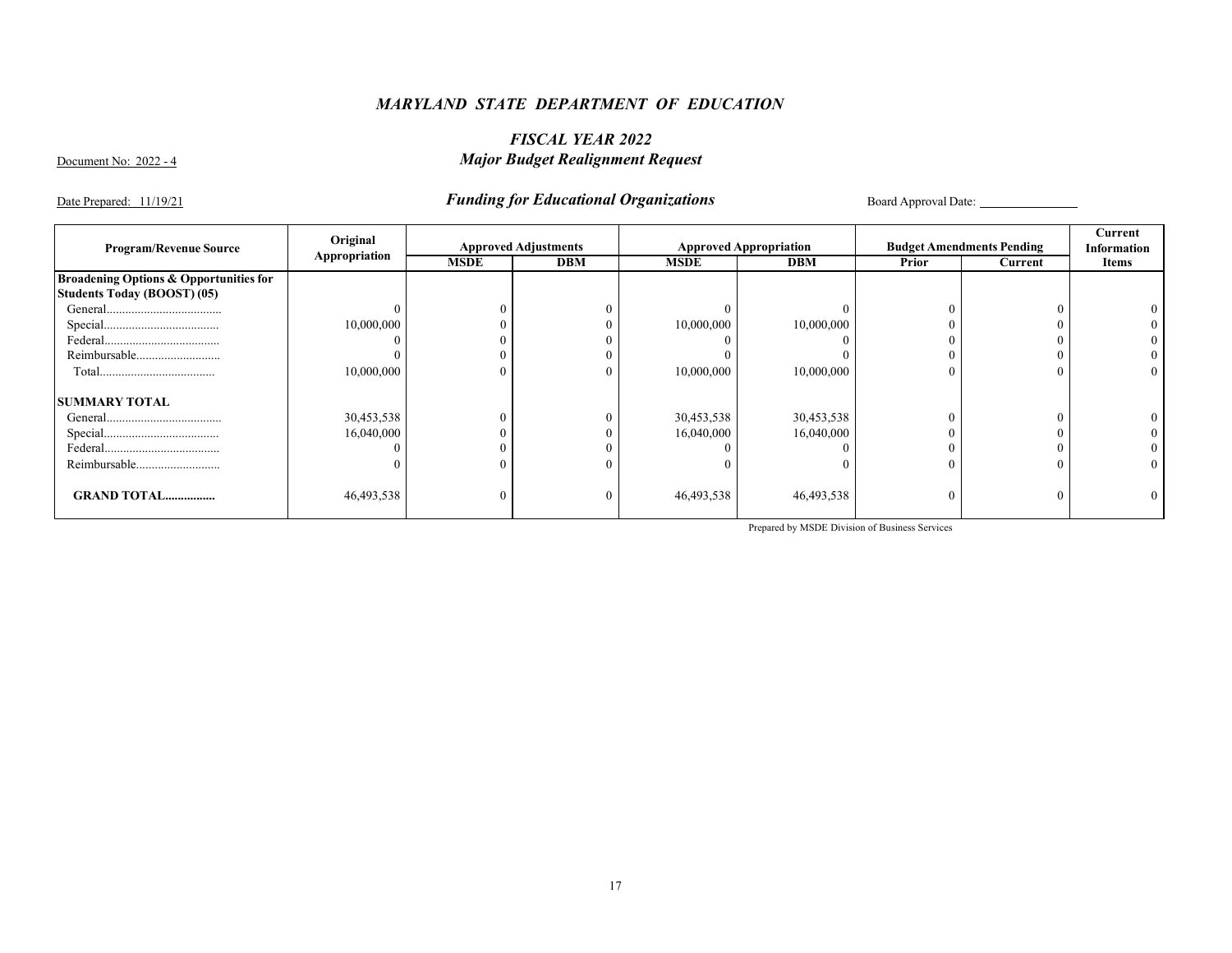Date Prepared: 11/19/21 **Children's Cabinet Interagency Fund** Board Approval Date:

|                                          | Original      |             |                             |             |                               |          |                                  | Current      |
|------------------------------------------|---------------|-------------|-----------------------------|-------------|-------------------------------|----------|----------------------------------|--------------|
| <b>Program/Revenue Source</b>            | Appropriation |             | <b>Approved Adjustments</b> |             | <b>Approved Appropriation</b> |          | <b>Budget Amendments Pending</b> | Information  |
|                                          |               | <b>MSDE</b> | <b>DBM</b>                  | <b>MSDE</b> | <b>DBM</b>                    | Prior    | Current                          | <b>Items</b> |
|                                          |               |             |                             |             |                               |          |                                  |              |
|                                          |               |             |                             |             |                               |          |                                  |              |
| Children's Cabinet Interagency Fund (01) |               |             |                             |             |                               |          |                                  |              |
|                                          | 21,243,650    | (100,000)   | (100,000)                   | 21,143,650  | 21,143,650                    |          |                                  |              |
|                                          |               |             |                             |             |                               |          | $\theta$                         |              |
|                                          |               |             |                             |             |                               |          | $\Omega$                         |              |
|                                          | 1,800,000     |             |                             | 1,800,000   | 1,800,000                     |          | $\Omega$                         |              |
|                                          | 23,043,650    | (100,000)   | (100,000)                   | 22,943,650  | 22,943,650                    | $\theta$ | $\theta$                         | 0            |
|                                          |               |             |                             |             |                               |          |                                  |              |
| <b>SUMMARY TOTAL</b>                     |               |             |                             |             |                               |          |                                  |              |
|                                          | 21,243,650    | (100,000)   | (100,000)                   | 21,143,650  | 21,143,650                    |          | $\theta$                         |              |
|                                          |               |             |                             |             |                               |          |                                  |              |
|                                          |               |             |                             |             |                               |          |                                  |              |
|                                          | 1,800,000     |             |                             | 1,800,000   | 1,800,000                     |          |                                  |              |
| <b>GRAND TOTAL</b>                       | 23,043,650    | (100,000)   | (100,000)                   | 22,943,650  | 22,943,650                    |          | $\Omega$                         |              |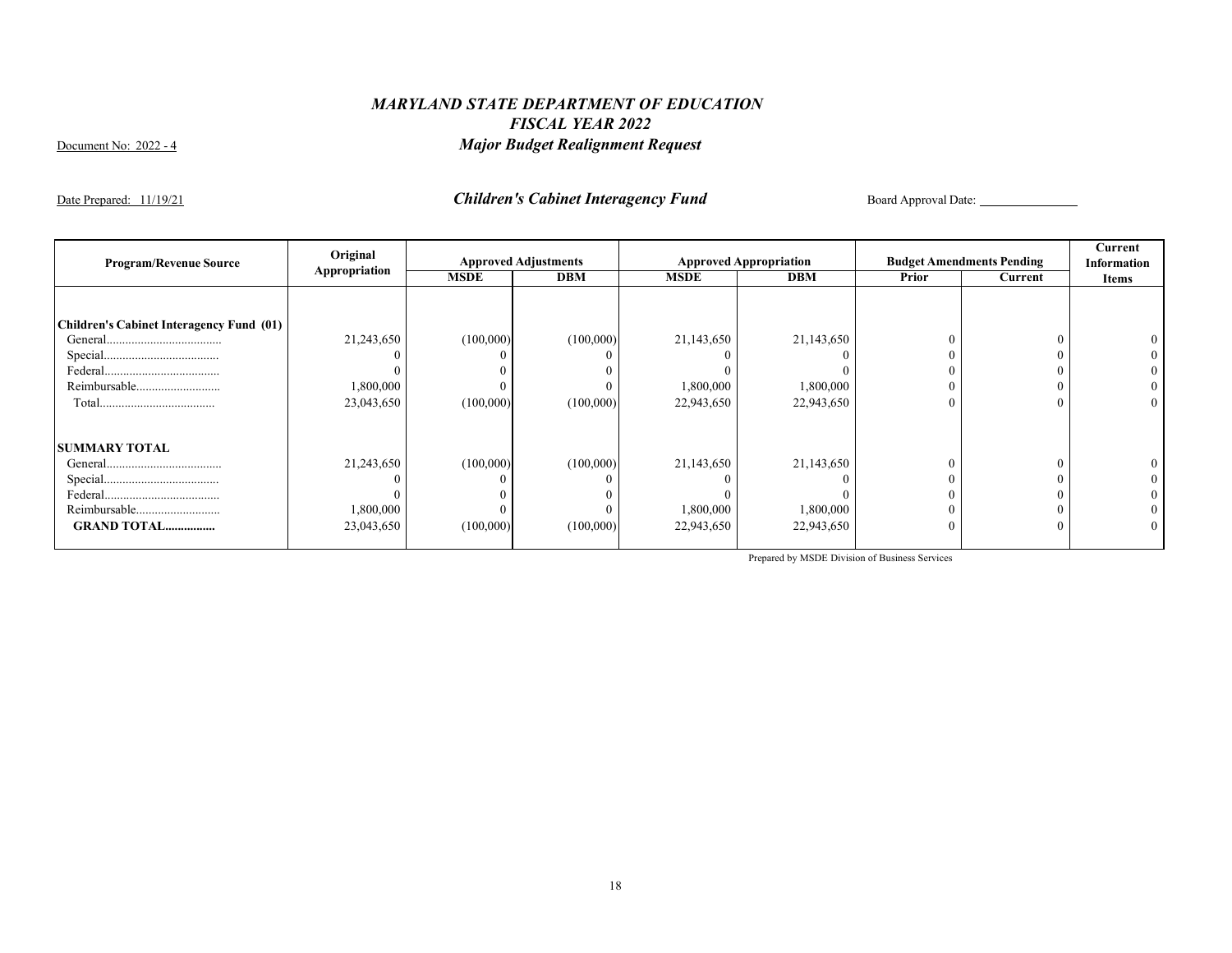Date Prepared: 11/19/21 *Maryland Longitudinal Data System Center* Board Approval Date:

| <b>Program/Revenue Source</b>                             | Original<br>Appropriation |             | <b>Approved Adjustments</b> |             | <b>Approved Appropriation</b> | <b>Budget Amendments Pending</b> |         | Current<br>Information |
|-----------------------------------------------------------|---------------------------|-------------|-----------------------------|-------------|-------------------------------|----------------------------------|---------|------------------------|
|                                                           |                           | <b>MSDE</b> | <b>DBM</b>                  | <b>MSDE</b> | <b>DBM</b>                    | <b>Prior</b>                     | Current | <b>Items</b>           |
|                                                           |                           |             |                             |             |                               |                                  |         |                        |
| <b>Maryland Longitudinal Data System</b><br>Center $(01)$ |                           |             |                             |             |                               |                                  |         |                        |
|                                                           | 2,399,062                 | 24,636      | 24,636                      | 2,423,698   | 2,423,698                     | $\theta$                         |         |                        |
|                                                           |                           |             |                             |             |                               | $\theta$                         |         |                        |
|                                                           |                           |             |                             |             |                               | $\Omega$                         |         |                        |
| Reimbursable                                              |                           |             |                             |             |                               | $\theta$                         |         |                        |
|                                                           | 2,399,062                 | 24,636      | 24,636                      | 2,423,698   | 2,423,698                     | $\mathbf{0}$                     |         |                        |
| <b>SUMMARY TOTAL</b>                                      |                           |             |                             |             |                               |                                  |         |                        |
|                                                           | 2,399,062                 | 24,636      | 24,636                      | 2,423,698   | 2,423,698                     | $\theta$                         |         |                        |
|                                                           |                           |             |                             |             |                               |                                  |         |                        |
|                                                           |                           |             |                             |             |                               |                                  |         |                        |
| Reimbursable                                              |                           |             |                             |             |                               | $\mathbf{0}$                     |         |                        |
| <b>GRAND TOTAL</b>                                        | 2,399,062                 | 24,636      | 24,636                      | 2,423,698   | 2,423,698                     | $\mathbf{0}$                     |         |                        |
|                                                           |                           |             |                             |             |                               |                                  |         |                        |
|                                                           |                           |             |                             |             |                               |                                  |         |                        |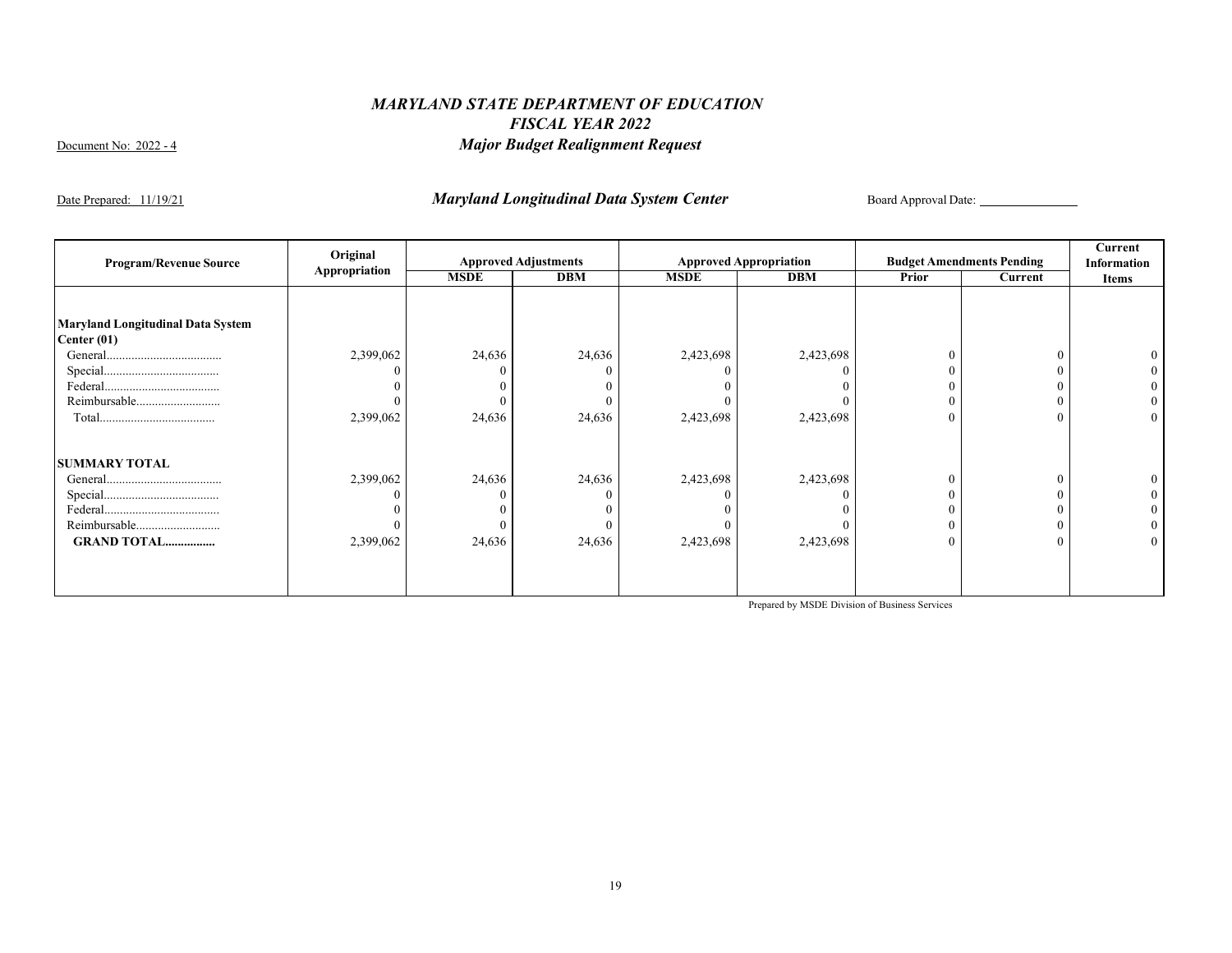Date Prepared: 11/19/21 *Maryland Center for School Safety* Board Approval Date:

| <b>Program/Revenue Source</b>                                        | Original      |             | <b>Approved Adjustments</b> |             | <b>Approved Appropriation</b> |       | <b>Budget Amendments Pending</b> | Current<br><b>Information</b> |
|----------------------------------------------------------------------|---------------|-------------|-----------------------------|-------------|-------------------------------|-------|----------------------------------|-------------------------------|
|                                                                      | Appropriation | <b>MSDE</b> | <b>DBM</b>                  | <b>MSDE</b> | <b>DBM</b>                    | Prior | Current                          | <b>Items</b>                  |
|                                                                      |               |             |                             |             |                               |       |                                  |                               |
| <b>Maryland Center for School Safety -</b><br><b>Operations</b> (01) |               |             |                             |             |                               |       |                                  |                               |
|                                                                      | 2,503,797     | 27,470      | 27,470                      | 2,531,267   | 2,531,267                     |       | $\Omega$                         |                               |
|                                                                      |               |             |                             |             |                               |       |                                  |                               |
|                                                                      |               |             |                             |             |                               |       |                                  |                               |
| Reimbursable                                                         | 43,000        |             |                             | 43,000      | 43,000                        |       |                                  |                               |
|                                                                      | 2,546,797     | 27,470      | 27,470                      | 2,574,267   | 2,574,267                     |       |                                  |                               |
| <b>Maryland Center for School Safety -</b>                           |               |             |                             |             |                               |       |                                  |                               |
| Grants (02)                                                          |               |             |                             |             |                               |       |                                  |                               |
|                                                                      | 12,000,000    |             |                             | 12,000,000  | 12,000,000                    |       | $\Omega$                         |                               |
|                                                                      | 10,600,000    |             |                             | 10,600,000  | 10,600,000                    |       |                                  |                               |
|                                                                      |               |             |                             |             |                               |       |                                  |                               |
| Reimbursable                                                         |               |             |                             |             |                               |       |                                  |                               |
|                                                                      | 22,600,000    |             |                             | 22,600,000  | 22,600,000                    |       |                                  |                               |
| <b>SUMMARY TOTAL</b>                                                 |               |             |                             |             |                               |       |                                  |                               |
|                                                                      | 14,503,797    | 27,470      | 27,470                      | 14,531,267  | 14,531,267                    |       |                                  |                               |
|                                                                      | 10,600,000    |             |                             | 10,600,000  | 10,600,000                    |       |                                  |                               |
|                                                                      |               |             |                             |             |                               |       |                                  |                               |
|                                                                      | 43,000        |             |                             | 43,000      | 43,000                        |       |                                  |                               |
| <b>GRAND TOTAL</b>                                                   | 25,146,797    | 27,470      | 27,470                      | 25,174,267  | 25,174,267                    |       | $\Omega$                         |                               |
|                                                                      |               |             |                             |             |                               |       |                                  |                               |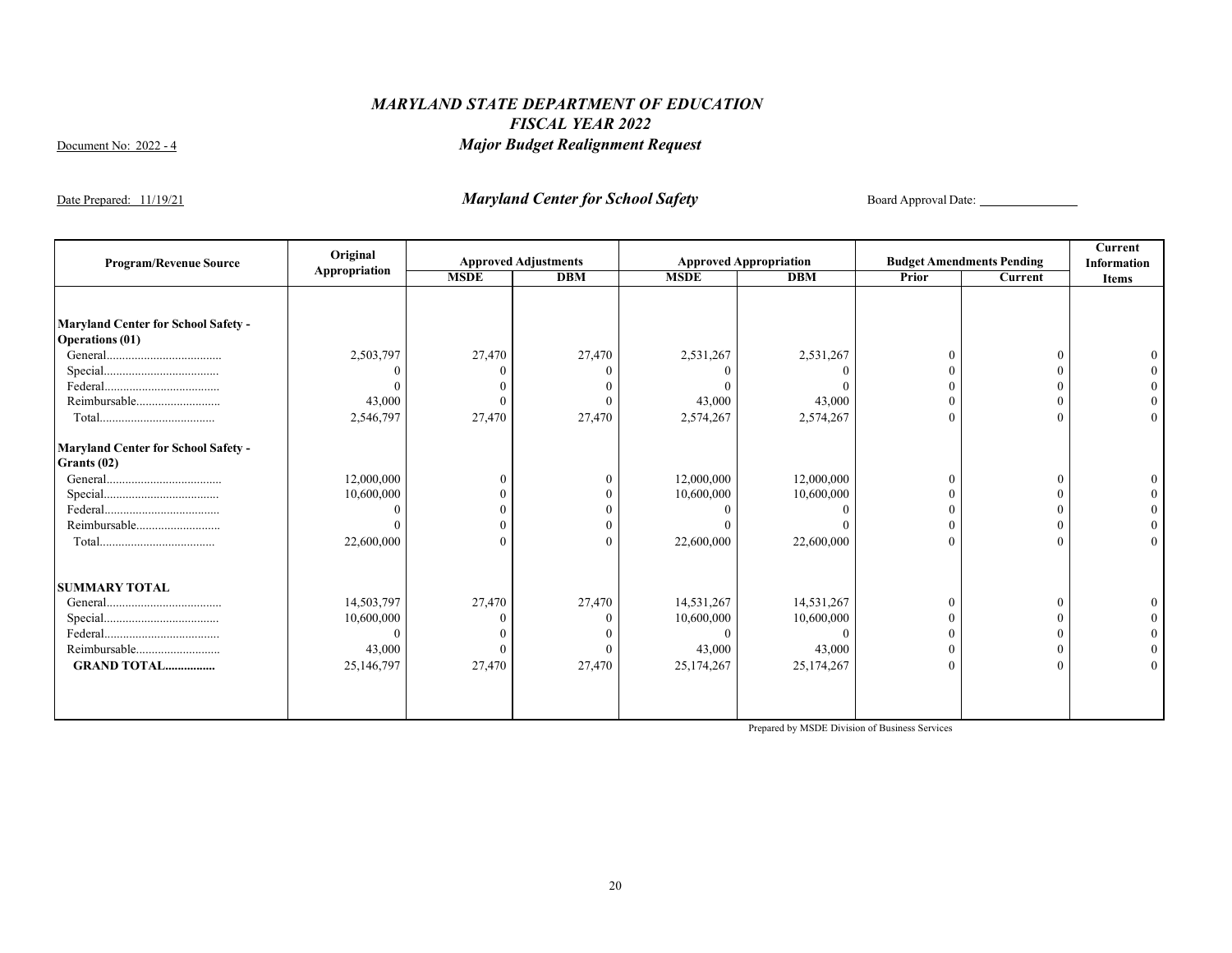Date Prepared: 11/19/21 **Interagency Commission on School Construction** Board Approval Date:

| <b>Program/Revenue Source</b>                 | Original      |             | <b>Approved Adjustments</b> |             | <b>Approved Appropriation</b> |          | <b>Budget Amendments Pending</b> | <b>Current</b><br><b>Information</b> |
|-----------------------------------------------|---------------|-------------|-----------------------------|-------------|-------------------------------|----------|----------------------------------|--------------------------------------|
|                                               | Appropriation | <b>MSDE</b> | <b>DBM</b>                  | <b>MSDE</b> | <b>DBM</b>                    | Prior    | Current                          | <b>Items</b>                         |
|                                               |               |             |                             |             |                               |          |                                  |                                      |
|                                               |               |             |                             |             |                               |          |                                  |                                      |
| <b>Interagency Commission on School</b>       |               |             |                             |             |                               |          |                                  |                                      |
| <b>Construction (01)</b>                      |               |             |                             |             |                               |          |                                  |                                      |
|                                               | 4,632,782     | (323, 659)  | (323, 659)                  | 4,309,123   | 4,309,123                     |          |                                  |                                      |
|                                               |               |             |                             |             |                               |          |                                  |                                      |
|                                               |               |             |                             |             |                               |          |                                  |                                      |
| Reimbursable                                  |               |             |                             |             |                               |          |                                  |                                      |
|                                               | 4,632,782     | (323, 659)  | (323, 659)                  | 4,309,123   | 4,309,123                     | $\Omega$ |                                  |                                      |
| Capital Appropriation - Interagency           |               |             |                             |             |                               |          |                                  |                                      |
| <b>Commission on School Construction (02)</b> |               |             |                             |             |                               |          |                                  |                                      |
|                                               | 11,500,000    | 0           |                             | 11,500,000  | 11,500,000                    | $\Omega$ |                                  |                                      |
|                                               | $\Omega$      |             |                             | $\Omega$    |                               |          |                                  |                                      |
|                                               | 40,000,000    |             |                             | 40,000,000  | 40,000,000                    |          |                                  |                                      |
| Reimbursable                                  |               |             |                             |             |                               |          |                                  |                                      |
|                                               | 51,500,000    | $\Omega$    | 0                           | 51,500,000  | 51,500,000                    | $\theta$ |                                  |                                      |
| <b>SUMMARY TOTAL</b>                          |               |             |                             |             |                               |          |                                  |                                      |
|                                               | 16,132,782    | (323, 659)  | (323, 659)                  | 15,809,123  | 15,809,123                    | $\theta$ |                                  |                                      |
|                                               | $\Omega$      |             |                             |             |                               |          |                                  |                                      |
|                                               | 40,000,000    |             |                             | 40,000,000  | 40,000,000                    |          |                                  |                                      |
| Reimbursable                                  | $\Omega$      |             |                             | $\Omega$    |                               |          |                                  |                                      |
| <b>GRAND TOTAL</b>                            | 56,132,782    | (323, 659)  | (323, 659)                  | 55,809,123  | 55,809,123                    | 0        |                                  |                                      |
|                                               |               |             |                             |             |                               |          |                                  |                                      |
|                                               |               |             |                             |             |                               |          |                                  |                                      |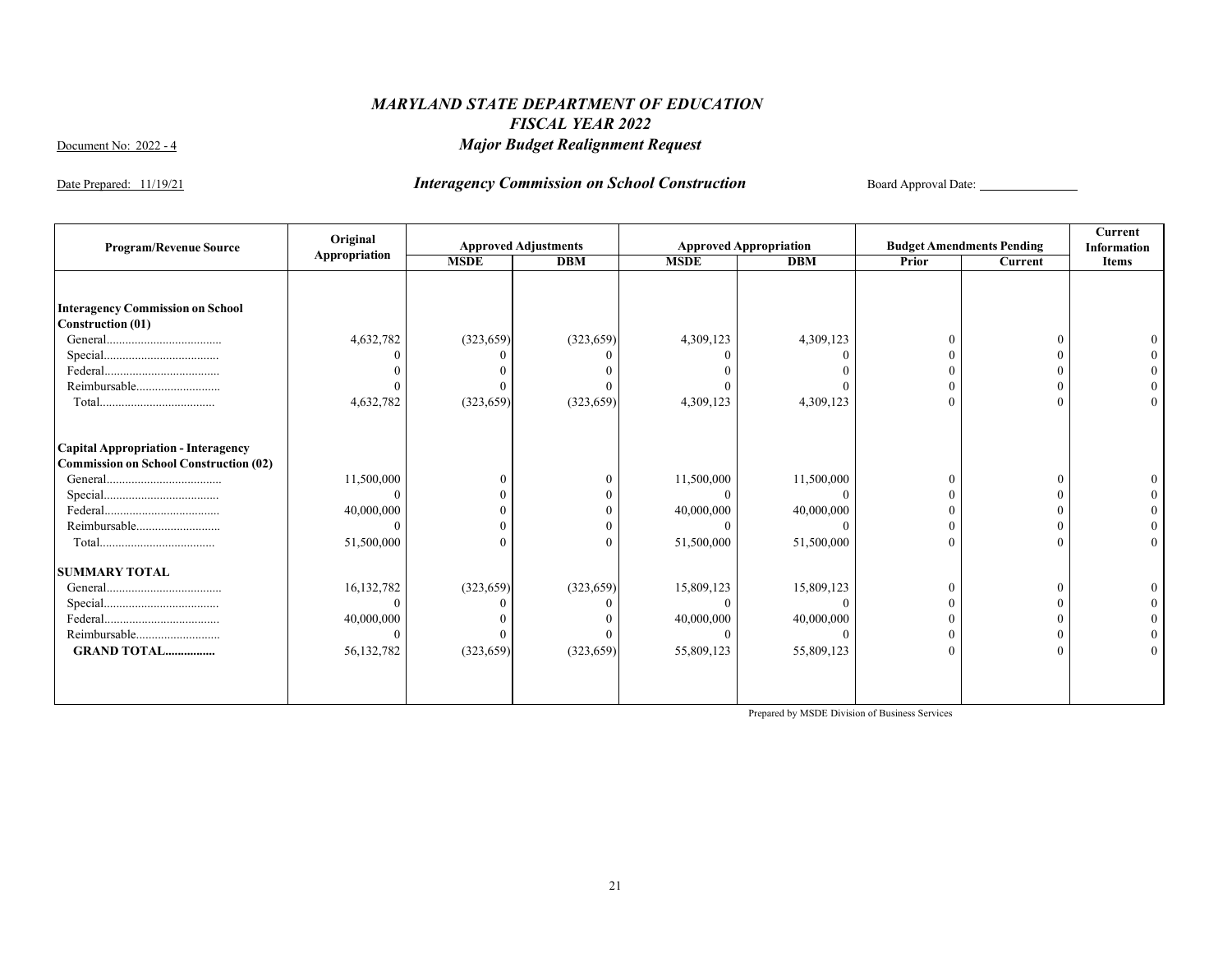Date Prepared: 11/19/21 *Office of the Inspector General of Education* Board Approval Date:

| <b>Program/Revenue Source</b>            | Original      |             | <b>Approved Adjustments</b> |             | <b>Approved Appropriation</b> | <b>Budget Amendments Pending</b> |         | Current<br>Information |
|------------------------------------------|---------------|-------------|-----------------------------|-------------|-------------------------------|----------------------------------|---------|------------------------|
|                                          | Appropriation | <b>MSDE</b> | <b>DBM</b>                  | <b>MSDE</b> | <b>DBM</b>                    | Prior                            | Current | <b>Items</b>           |
|                                          |               |             |                             |             |                               |                                  |         |                        |
| <b>Office of the Inspector General -</b> |               |             |                             |             |                               |                                  |         |                        |
| <b>Operations (01)</b>                   |               |             |                             |             |                               |                                  |         |                        |
|                                          | 1,413,910     | (512, 421)  | (512, 421)                  | 901,489     | 901,489                       | $\Omega$                         |         |                        |
|                                          |               |             |                             |             |                               | 0                                |         |                        |
|                                          |               |             |                             |             |                               | 0                                |         |                        |
| Reimbursable                             |               |             |                             |             |                               | $\theta$                         |         |                        |
|                                          | 1,413,910     | (512, 421)  | (512, 421)                  | 901,489     | 901,489                       | $\overline{0}$                   |         |                        |
| <b>SUMMARY TOTAL</b>                     |               |             |                             |             |                               |                                  |         |                        |
|                                          | 1,413,910     | (512, 421)  | (512, 421)                  | 901,489     | 901,489                       | $\theta$                         |         |                        |
|                                          | -0            |             |                             |             |                               | $\theta$                         |         |                        |
|                                          |               |             |                             |             |                               | $\theta$                         |         |                        |
| Reimbursable                             |               |             |                             |             |                               | $\theta$                         |         |                        |
| <b>GRAND TOTAL</b>                       | 1,413,910     | (512, 421)  | (512, 421)                  | 901,489     | 901,489                       | $\overline{0}$                   |         |                        |
|                                          |               |             |                             |             |                               |                                  |         |                        |
|                                          |               |             |                             |             |                               |                                  |         |                        |